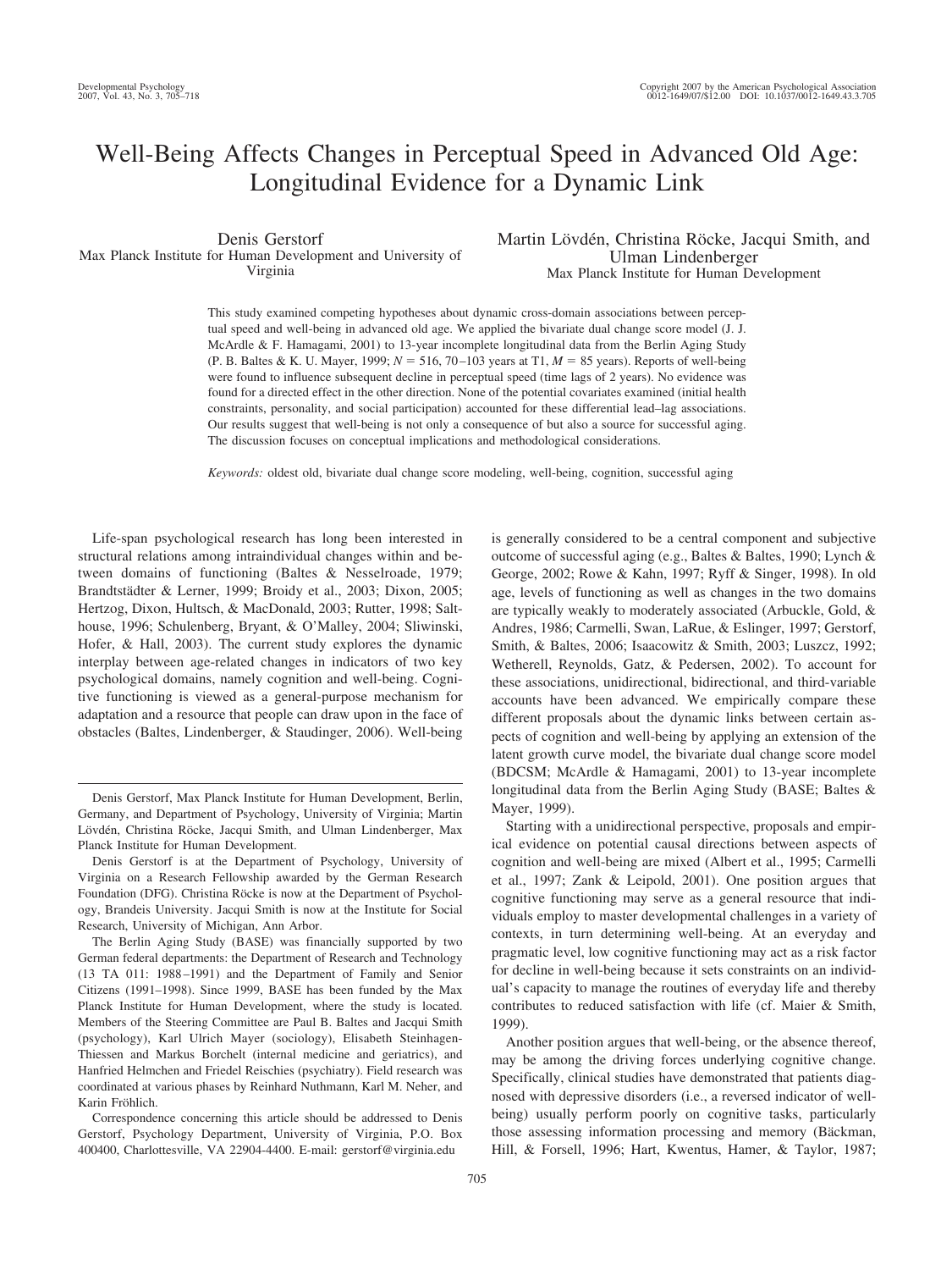Weingartner, 1986). In addition, a growing body of life-span literature suggests that processes of self-evaluation and selfregulation can have fundamental motivational and behavioral consequences (for reviews, see Brandtstädter & Lerner, 1999; Fredrickson, 2001; Lyubomirsky, King, & Diener, 2005). For example, participants with a positive view of their aging process invest more engagement and persistence into doing cognitively demanding tasks, set themselves challenging goals, and are thus better able to exploit their cognitive resources (e.g., Levy, 2003; West, Thorn, & Bagwell, 2003).

Proposals about a bidirectional relationship between cognition and well-being can be found, for example, in the seminal work of M. P. Lawton (1983) who described the two domains as constituting separate, but reciprocally interacting, sectors of the "good life" that both directly and indirectly influence one another (see also Rowe & Kahn, 1997). Finally, it may also be that an underlying third variable or common cause solely accounts for cognition–well-being couplings. Among others, health constraints, personality, and social participation are three candidates for influences shared between the two domains. Each of these factors has been shown to relate to either of the two domains making it possible that such associations may be spurious in the sense that they exclusively reflect a set of shared antecedent conditions.

Both cross-sectional and longitudinal analyses provide evidence that chronic health conditions in old and very old age are not only associated with lower cognitive functioning on measures of perceptual speed and verbal fluency (Verhaeghen, Borchelt, & Smith, 2003) but also limit the potential for well-being (Kunzmann, Little, & Smith, 2000; Mroczek & Spiro, 2005; Smith, Borchelt, Maier, & Jopp, 2002). It is also well established that personality facets such as openness to experience are positively related to performance across a number of psychometric tests of intelligence such as perceptual speed, inductive reasoning, and verbal memory (Arbuckle et al., 1986; Schaie, Willis, & Caskie, 2004). In a similar vein, various personality traits show robust moderate associations to components of well-being (for overview, see Diener & Lucas, 1999; Watson & Clark, 1992). Finally, changes in general measures of an engaged lifestyle such as breadth of leisure activities and engagement in intellectually stimulating activities as well as the quality of one's social environment are associated with changes in aspects of cognitive performance in old age (e.g., Hultsch, Hertzog, Small, & Dixon, 1999; MacKinnon, Christensen, Hofer, Korten, & Jorm, 2003; Seeman, Lusignolo, Albert, & Berkman, 2001). For example, using methods analogous to the one used in this article, Lövdén, Ghisletta, and Lindenberger (2005) found that lower social participation precedes and predicts decline in perceptual speed in old and very old age. Thus, to the extent that social participation is a determinant of well-being (e.g., Antonucci et al., 2002; Menec, 2003), associations among wellbeing and aspects of cognitive functioning may be spurious.

The accounts reviewed above may all be valid descriptions of dynamic cognition–well-being couplings, depending upon the specific time scale used. Such lead–lag effects may occur over the whole life span, be extended over different phases of life, or restricted to specific phases such as early life. Rather than examining lifetime data (e.g., Gow et al., 2005), the present study asks whether reciprocal and dynamic lead–lag influences between certain aspects of cognitive functioning and well-being exist in old and advanced old age. To do so, we take advantage of a structural

equation model, the BDCSM (McArdle & Hamagami, 2001), that has successfully been applied to model dynamic associations within and between domains of functioning (Ferrer & McArdle, 2004; Ghisletta & Lindenberger, 2003; Lövdén et al., 2005; McArdle et al., 2004). The BDCSM combines features of the latent growth curve model (e.g., Bryk & Raudenbush, 1992; Meredith & Tisak, 1990; Raudenbush & Bryk, 2002) and the cross-lagged regressions approach (e.g., Rogosa, 1980). Similar to the family of latent growth curve models, the BDCSM estimates latent intercept and slope factors within a given domain at the population level simultaneously with systematic variance around these means and a separate residual variance term. As an extension of the typical latent growth curve model, the BDCSM additionally allows the estimation of time-lagged relations between states in a given domain and the reliable, error-free portion of subsequent change in the other domain. Unlike typical cross-lagged correlations between variables, the BDCSM allows both adjusting for unequal reliabilities of the variables and separating dynamic changes within variables from lead–lag relations across variables. Thus, with the BDCSM it is possible to compare the substantive hypotheses concerning dynamic relations between aspects of cognitive functioning and well-being in advanced old age.

In this study, we selected perceptual speed as a measure of cognitive functioning because it represents a powerful indicator of cognitive decline in advanced old age and also has excellent psychometric properties (Lindenberger & Baltes, 1997; Verhaeghen & Salthouse, 1997). As a measure of well-being, we used the Philadelphia Geriatric Center Morale Scale (Lawton, 1975), which has a specific aging focus and primarily assesses cognitive– evaluative rather than emotional aspects of well-being, including aging satisfaction and life satisfaction. We applied the BDCSM to 13-year incomplete longitudinal data from 70- to 103-year-old participants in the Berlin Aging Study (Baltes & Mayer, 1999). Specifically, we simultaneously modeled longitudinal changes in perceptual speed and longitudinal changes in well-being and tested hypotheses about the nature of their dynamic interrelationships over time. Testing unidirectional accounts, we asked whether level of perceptual speed leads subsequent 2-year change in well-being or whether it is level of well-being that predicts subsequent change in perceptual speed. We also investigated bidirectional accounts specifying that both lead–lag couplings exist, be they of equal size or not. In addition, we examined the potential role of health constraints, openness to experience, and social participation to test whether such dynamic time-lagged associations are due to one or more underlying additional variables.

# Method

The current study uses longitudinal data from six nested subsamples of the interdisciplinary multisession Berlin Aging Study collected over 13 years: at baseline in 1990–1993 (T1;  $N = 516$ ) and in 1993–1994 (T2;  $n = 361$ ), 1995–1996 (T3;  $n = 244$ ), 1997–1998 (T4;  $n = 164$ ), 2000 (T5;  $n = 88$ ), and 2004–2005 (T6;  $n = 48$ ). T2 took place 1.95 years (*SD* = 0.71), T3 3.76 years  $(SD = 0.66)$ , T4 5.53 years  $(SD = 0.79)$ , T5 8.94 years  $(SD = 0.66)$ 0.84), and T6 13.00 years  $(SD = 0.87)$  after T1, respectively. Detailed descriptions of the variables assessed and procedures used, as well as about the longitudinal samples and design, are published in Baltes and Mayer (1999), T. Singer, Verhaeghen,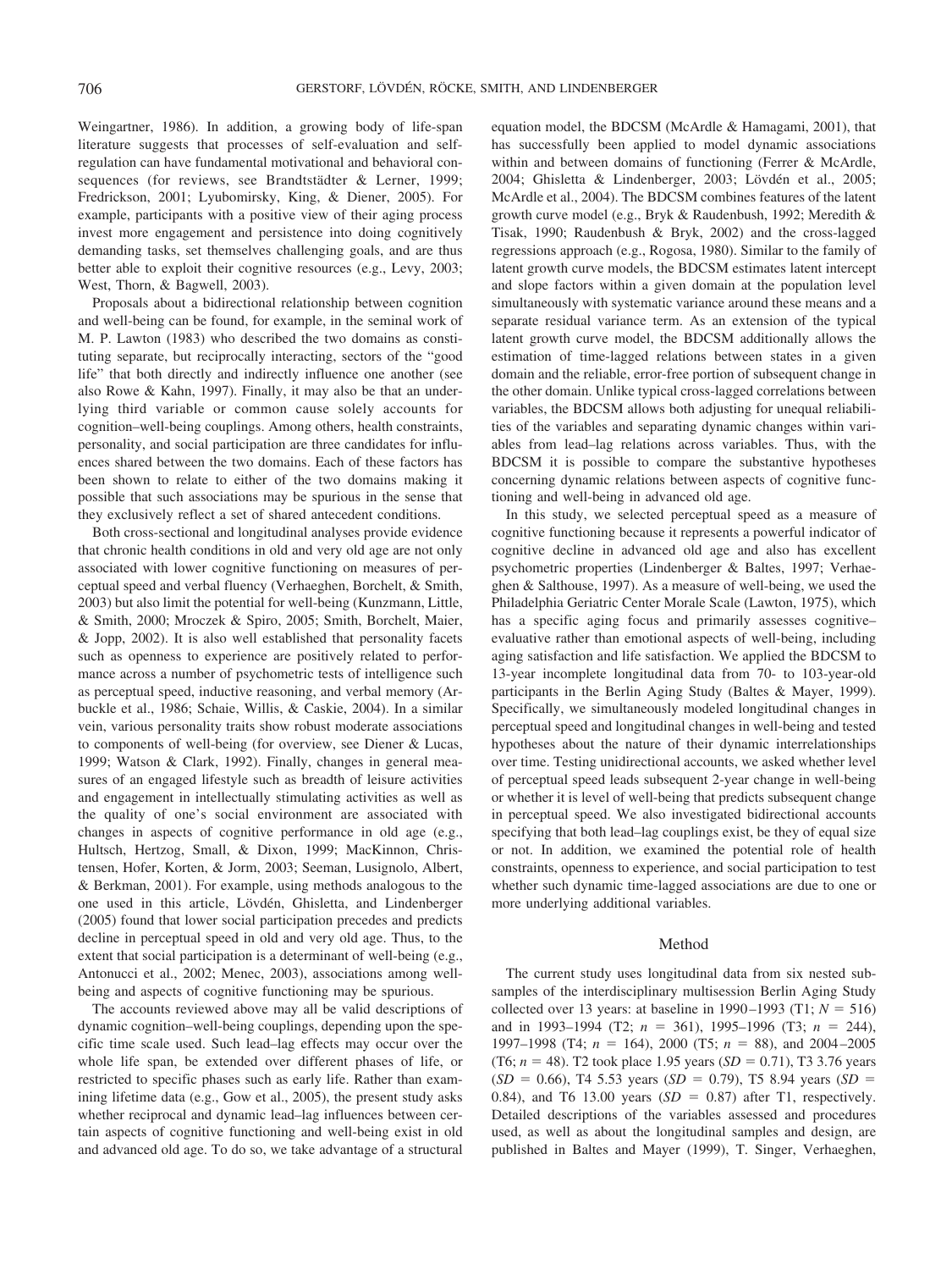Ghisletta, Lindenberger, and Baltes (2003), and Smith, Maas et al. (2002). A brief overview is given below.

### *Participants and Procedure*

The baseline cross-sectional BASE sample (mean age  $= 84.92$ ) years,  $SD = 8.66$ , range: 70–103) was stratified by age and gender with 43 men and 43 women in each of six different age brackets (70-74, 75-79, 80-84, 85-89, 90-94, and 95+ years). To obtain this sample, a total of 1,908 individuals, drawn from the Berlin city registry, were approached for participation. As one would expect given the advanced age of the sample and the high intensity of the assessment procedure, 516 participants of those contacted completed a 14-session intensive assessment protocol. This baseline sample was positively selected on a number of variables (e.g., younger age, lower 1-year mortality as well as better physical health and cognitive functioning, and higher well-being), but the amount of selection bias was relatively small and did not exceed 0.50 *SD* units for any variable considered (for details, see Lindenberger et al. 1999). In addition, the sample was not restricted in heterogeneity and did not exhibit major differences in patterns of covariation among variables (Baltes & Smith, 1997). Since baseline, extensive effort has been invested into maintaining contact with the participants in order to avoid voluntary dropout. As expected, given the mean age of the sample, the primary reason for attrition was mortality. On average, 10% of participants have voluntarily dropped out at each measurement occasion, for the most part because of poor health. At T6,  $17\%$  ( $n = 89$ ) of the initial 516 participants were still alive.

Mean longitudinal selectivity for the measures under consideration was calculated using an effect size metric indicating the degree to which individuals who survived and participated over a 13-year period differed from the parent sample at baseline assessment (for details, see Lindenberger, Singer, & Baltes, 2002; T. Singer et al., 2003). At T6, total selectivity amounted to 0.84 *SD* units (where *SD* refers to that of the parent BASE sample) for perceptual speed, 0.39 *SD* for well-being,  $-0.99$  *SD* for chronological age, 0.59 *SD* for health, 0.44 *SD* for openness to experience, and 0.81 *SD* for social participation. This suggests that younger age and higher levels of functioning at baseline assessment were associated with subsequently lower mortality and higher participation rates among survivors, thereby providing more data points for estimates of change over time. The largest component reflected in sample selectivity was mortality (e.g., 83% for perceptual speed).<sup>1</sup> Implications of nonrandom attrition for the interpretability of the results obtained in this study are considered in the Discussion section.

Trained research assistants and medical personnel carried out all testing in individual face-to-face sessions. With the exception of sessions that involved geriatric medicine, testing took place at the participant's place of residence (i.e., private household or institution). Sessions required an average of 90 min and, when necessary, were split into shorter units of assessment. Over time, the same versions of the tests were administered, and stimulus presentation and data collection for the cognitive measures were supported by a Macintosh SE/30 equipped with a touch-sensitive screen.

### *Measures*

*Perceptual speed.* The longitudinal cognitive test battery of BASE comprised two tests of perceptual speed: Digit Letter and Identical Pictures.2 The Digit Letter task closely resembles the well-known Digit Symbol Substitution test of the Wechsler Adult Intelligence Scale (Wechsler, 1982). Throughout the duration of the test (3 min), a template with nine digit-letter pairings was presented to the participants. Participants were shown series of digits (six per page) and were required to name the corresponding letter pair, as fast as possible. In the Identical Pictures task, a target figure and five response alternatives were shown on the computer screen and participants had to touch the correct response figure (which was identical to the target) as quickly as possible. Up to 32 items were presented, and testing terminated automatically after 80 s. The Digit Letter and Identical Pictures tests both showed high reliabilities at T1 (Cronbach's  $\alpha$  > .90), and the two tests formed a unit-weighted composite of perceptual speed representing the total number of correct responses. Detailed descriptions of the tests and their measurement properties can be found in Lindenberger and Baltes (1997) and Lindenberger, Mayr, and Kliegl (1993). Data for perceptual speed are available for the T1, T3, T4, T5, and T6 measurement occasions in BASE, whereas T2 assessment did not provide comprehensive cognitive data.

*Well-being.* Factor scores for psychological well-being were derived from a German translation of the 15-item version of the Philadelphia Geriatric Center Morale Scale (Lawton, 1975; for analyses of the factor structure, see Liang & Bollen, 1983), which was specifically designed for use with older adults. The scales used comprised items for three dimensions: nonagitation (6 items), aging satisfaction (5 items), and life satisfaction (4 items). Data for the questionnaire were obtained in tape-recorded interviews with a verbal response format. Participants were asked to indicate how well items described them using a 5-point Likert-scale with 1 labeled as *does not apply to me at all* and 5 labeled as *applies very well to me*. Each item was read aloud by the research assistants. Detailed descriptions of the tests and their measurement properties can be found in Smith, Fleeson, Geiselmann, Settersten, and Kunzmann (1999). Data for well-being are available from all six measurement occasions in BASE.

*Covariates.* The measure for health constraints was the number of physician-observed diagnoses of moderate to severe chronic illnesses, according to the International Classification of Diseases–9 (for details, see Steinhagen-Thiessen & Borchelt, 1999). The diagnoses were determined in clinical examinations and supported by additional blood and saliva laboratory assessments. To assess openness to experiences, we selected items from the Neuroticism–Extroversion–Openness Inventory (Costa & Mc-Crae, 1985; for details, see Smith & Baltes, 1999). Specifically, the measure was derived from responses to six items assessing the facets of fantasy, ideas, feelings, aesthetics, and actions (e.g., "I

<sup>&</sup>lt;sup>1</sup> Mortality information was missing for  $n = 22$  because they had moved out of the Berlin area.

<sup>2</sup> In the cross-sectional analysis at T1 as reported by Lindenberger and Baltes (1997), perceptual speed was measured by three tests. Due to time restrictions at follow-up occasions, only two tests of perceptual speed were administered: Digit Letter and Identical Pictures.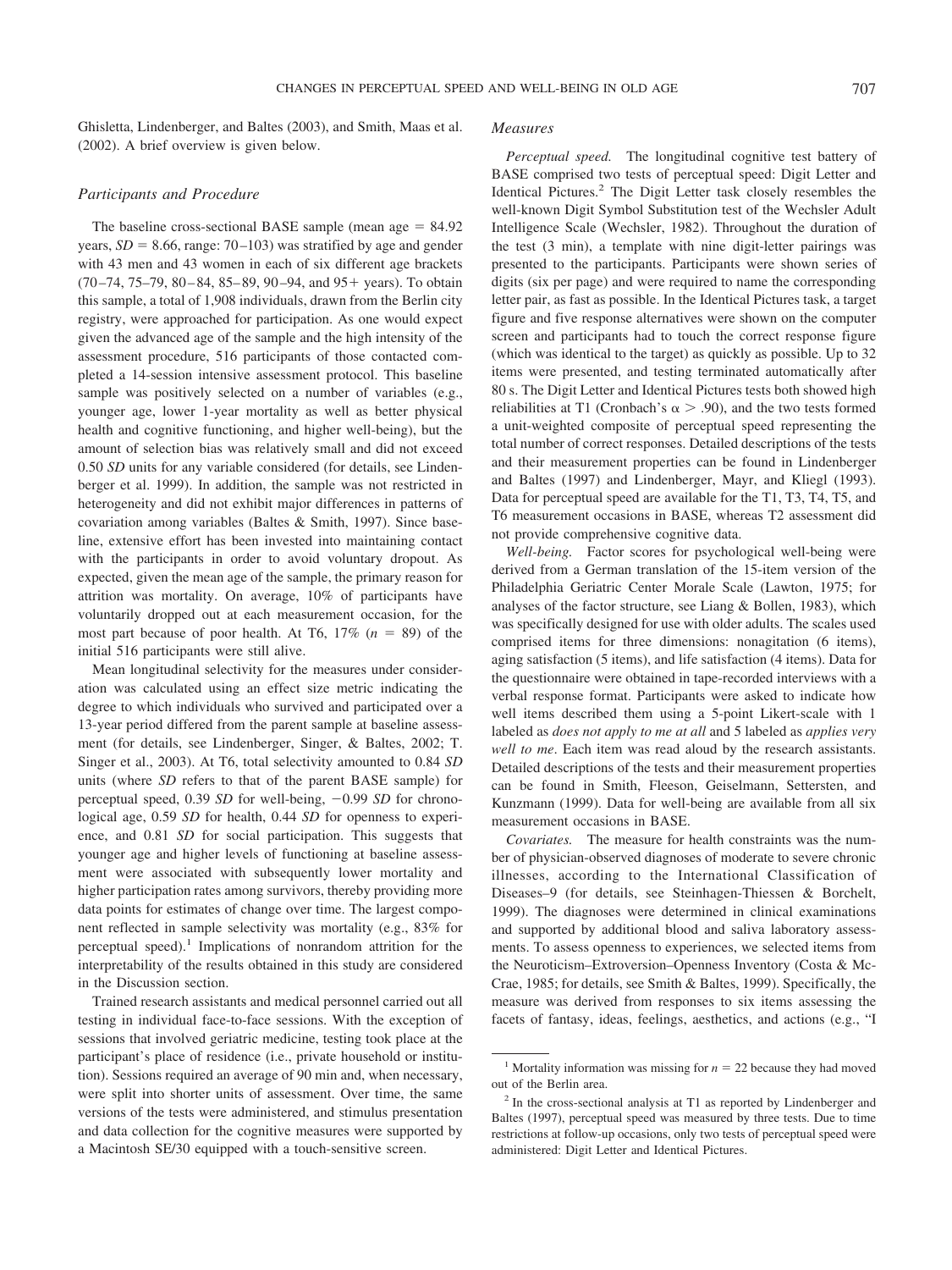often try new things"). The measure of social participation represented a unit-weighted composite of social activities as mentioned in the Yesterday Interview and the number of social activities mentioned in an Activity List (for details, see Lövdén et al., 2005). From the semistructured Yesterday Interview of all activities a given participant engaged in during the day preceding the interview (Moss & Lawton, 1982), we used the total time (minutes) spent being engaged in leisure activities (e.g., attending cultural events), instrumental activities beyond personal care (e.g., banking), social activities (e.g., visiting people), and work (e.g., regular paid work). For the Activity List (Mayer, Maas, & Wagner, 1999), participants were shown cards each illustrating a category of activities and were asked whether they had engaged in activities of that kind during the last 12 months. The categories were sports, restaurant visits, dancing, day trips, attending cultural events, hobbies, volunteer work, traveling, creative activities, playing games, continuing education, and political activities. We used the number of categories of activities in which participants reported at least one activity.

### *Data Preparation*

As in most previous publications from BASE, measures were standardized to the *T* metric ( $M = 50$ ,  $SD = 10$ ), with the parent (T1) BASE sample  $(N = 516)$  providing the reference. This transformation ensured a common metric across variables, while maintaining the psychometric properties of the scores and the longitudinal changes in means and variances.

For the perceptual speed measure, missing data not related to attrition amounted to 9% (88 of 982 attainable data points over the five assessments) and was primarily due to poor vision making computerized testing of performance totally or partly impossible. In line with earlier longitudinal reports of BASE (e.g., Lövdén et al., 2005; T. Singer et al., 2003), no data imputation procedure was applied. The average longitudinal observation intervals were 2.98 years  $(SD = 4.20$ ; range  $= 0-15$  years) for perceptual speed and 3.73 years ( $SD = 3.99$ ; range = 0-15 years) for well-being.

Table 1 presents the age at assessment as well as means and standard deviations for the variables under study. This table illustrates that participants were tested, on average, in their mid- to late 80s. As is also evident, the means for perceptual speed increase because of longitudinal attrition, but the magnitude of betweenperson differences in both variables is not differentially affected. Implications of nonrandom attrition for the interpretability of the results obtained in this study are considered in the Discussion section.

# *Statistical Procedures*

A graphical representation of the BDCSM as applied in this study is given in Figure 1. The diagram shows observed (manifest) variables as squares, unobserved (latent) variables as circles, and the required constant as a triangle, as well as fixed model parameters as one-headed arrows and random parameters as two-headed arrows. Unlabeled paths are fixed to 1. The separately estimated error terms  $(e_x, e_y)$  are assumed to be normally distributed with a mean of zero and a time-invariant variance and to be uncorrelated with all other components. The observed variables  $x_1$ ,  $x_3$ ,  $x_4$ ,  $x_6$ , and  $x<sub>8</sub>$  represent the five assessments of perceptual speed, whereas

### Table 1

*Age at Assessment and Descriptive Statistics for Measures Entered Into the Bivariate Dual Change Score Model*

| Measure and<br>occasion | n   | Age   | M     | SD    |
|-------------------------|-----|-------|-------|-------|
|                         |     |       |       |       |
| Perceptual speed        |     |       |       |       |
| T1                      | 466 | 84.14 | 50.51 | 10.16 |
| T <sub>3</sub>          | 190 | 83.27 | 54.45 | 9.54  |
| T <sub>4</sub>          | 124 | 83.34 | 55.45 | 9.42  |
| T <sub>5</sub>          | 73  | 85.48 | 57.71 | 8.74  |
| T <sub>6</sub>          | 41  | 88.76 | 53.32 | 8.25  |
| Well-being              |     |       |       |       |
| T1                      | 516 | 84.92 | 50.00 | 10.00 |
| T <sub>2</sub>          | 361 | 85.26 | 48.04 | 10.15 |
| T <sub>3</sub>          | 244 | 84.34 | 47.94 | 10.17 |
| T <sub>4</sub>          | 164 | 84.07 | 46.42 | 9.97  |
| T <sub>5</sub>          | 88  | 85.87 | 47.87 | 10.87 |
| T <sub>6</sub>          | 48  | 89.36 | 48.41 | 8.03  |
| Health constraints      |     |       |       |       |
| T1                      | 516 | 84.92 | 50.00 | 10.00 |
| <b>Openness</b>         |     |       |       |       |
| T1                      | 516 | 84.92 | 50.00 | 10.00 |
| Social participation    |     |       |       |       |
| T1                      | 516 | 84.92 | 50.00 | 10.00 |

*Note. T*-scores standardized to cross-sectional Berlin Aging Study sample  $(N = 516; M = 50, SD = 10).$ 

the observed variables  $y_1$ ,  $y_2$ ,  $y_3$ ,  $y_4$ ,  $y_6$ , and  $y_8$  represent the six assessments of well-being. In contrast, the variables  $x_2$ ,  $x_5$ , and  $x_7$ , and  $y_5$  and  $y_7$  are unmeasured "node" variables added to account for occasions on which a given variable was not assessed, which assures an equal-interval approach of approximately 2 years in between occasion (see also Table 1). This equal-interval approach simplifies the estimation and interpretation of model parameters, and guarantees time-invariant scaling of all parameters. The scores *x*[*t*] (or *y*[*t*]) are defined as the unit-weighted sum of the latent score at  $x[t - 1]$  (or  $y[t - 1]$ ) plus the latent difference score  $\Delta x[t]$ (or  $\Delta y[t]$ ) so that the latent difference scores represent the latent, reliable, change score between  $x[t - 1]$  and  $x[t]$  (or  $y[t - 1]$  and *y*[*t*]; McArdle & Nesselroade, 1994). The intercept  $X_0$  and  $Y_0$  (i.e., an individual's score at T1) and slope factors  $X<sub>S</sub>$  and  $Y<sub>S</sub>$  (i.e., an individual's linear 2-year change scores) are supposed to account for the time series information of both variables *x* and *y*; intercepts and slopes are estimated at the population level ( $\mu_{x0}$ ,  $\mu_{xS}$ ;  $\mu_{y0}$ ,  $\mu_{\gamma S}$ ), and they are allowed to vary ( $\sigma_{x0}$ ,  $\sigma_{xS}$ ;  $\sigma_{y0}$ ,  $\sigma_{yS}$ ) and to covary  $(\rho_{x0xS}, \rho_{y0yS}, \rho_{x0y0}, \rho_{xSyS}, \rho_{x0yS}, \rho_{y0xS}).$ 

The slope factors  $X_S$  and  $Y_S$  represent linear change because they relate to the latent difference scores  $\Delta x[t]$  and  $\Delta y[t]$  with a constant loading of 1. As an extension of typical linear latent growth curve models, the difference scores  $\Delta x[t]$  and  $\Delta y[t]$  are defined as the unit-weighted sum of the linear component of change within a given variable plus two additional influences. The first addition is an auto-proportion parameter  $\beta_x$  (or  $\beta_y$ ) that denotes the effect of variable *x* (or *y*) at time  $t - 1$  on subsequent change in variable *x* (or *y*) between times  $t - 1$  and *t*. This effect represents the effect that level of functioning on one variable has on subsequent change of this variable. Second, an intervariable cross-lagged parameter  $\gamma_{xy}$  (or  $\gamma_{yx}$ ) is estimated that represents the effect of variable  $x$  (or  $y$ ) at time  $t - 1$  on subsequent change in the other variable *y* (or *x*) between times  $t - 1$  and *t*. For reasons of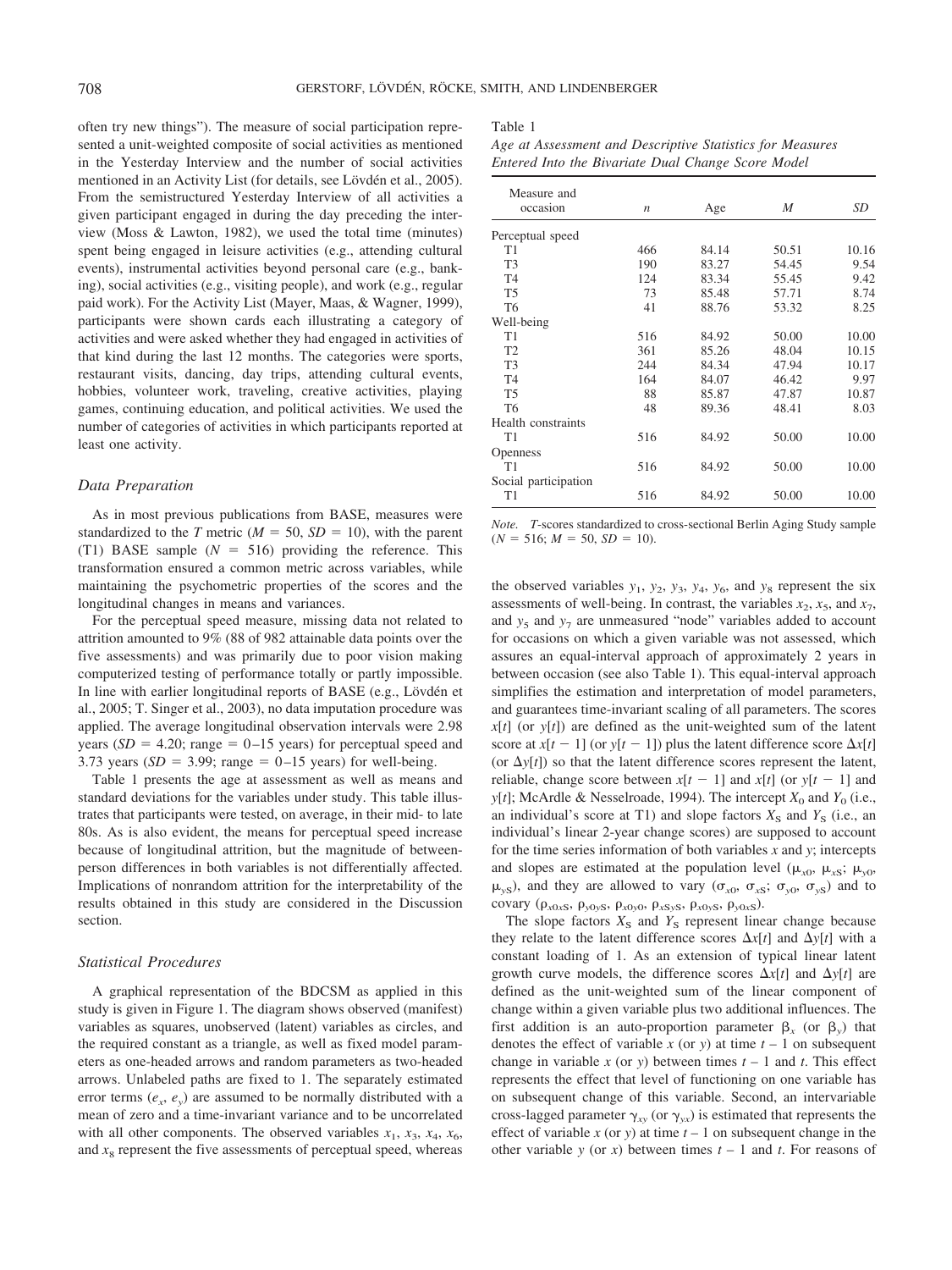

*Figure 1.* Graphical representation of the bivariate dual change score model (McArdle & Hamagami, 2001) as applied in the current study. Observed variables are represented by squares, latent variables by circles, regression weights by one-headed arrows, and variances and covariances by two-headed arrows. The triangle represents a constant indicating means and intercepts. All unlabeled paths are set to 1.

simplicity and model identification, both  $\beta$  and  $\gamma$  parameters are often set to be equal across time, although this in principle is a testable assumption. With  $\beta$  and  $\gamma$  parameters set to zero, the BDCSM is equivalent to a (bivariate) linear latent growth curve model. A more detailed description of the BDCSM and its assumptions is published in recent work from McArdle and colleagues (Ferrer & McArdle, 2004; McArdle & Hamagami, 2001; McArdle et al., 2004) and others (Ghisletta & de Ribaupierre, 2005; Ghisletta & Lindenberger, 2003, 2005; Lövdén et al., 2005).

The major empirical interest of this study is in the interdomain, cross-lagged  $\gamma$  or coupling parameters. Specifically, implementing the BDCSM allows for a direct empirical comparison of competing substantive hypotheses about the dynamic effects of state of perceptual speed on subsequent change in well-being  $(\gamma_{\rm SEED-WB})$ , and conversely, of state of well-being on subsequent change in perceptual speed ( $\gamma_{\text{WB-SPEED}}$ ). In contrast to the static intercept–intercept and slope–slope correlation, inspection of these dynamic cross-lagged  $\gamma$  parameters may inform us about lead–lag patterns in the data. Because of the 30-year age range of our sample, all analyses included age as a time-invariant covariate that influenced the latent intercept factors as well as the latent difference scores (with an equal effect over time), thereby residualizing all model parameters for chronological age.3 Most importantly, the coupling parameters reported are thus statistically adjusted for the nonlinear change component of the auto-proportion parameters as well as for chronological age.

We used Amos 5.0 for all analyses and employed the fullinformation maximum likelihood (FIML) estimation algorithm to all data points available to accommodate incomplete data (i.e., no participants were excluded; see Table 1). That is, all obtained observations for all participants on all measurement occasions are used to build up maximum-likelihood estimates using a numerical routine that optimizes the model parameters with respect to any available data (cf. McArdle et al., 2004). This also allows adjusting for unbalanced data structures (J. D. Singer, 1998) and longitudinal selectivity under the assumption that data are missing at random (MAR; i.e., prior differences in level and observed change predict subsequent participation; McArdle, 1994), particularly when attrition-informative variables such as age are included as well (for a nontechnical treatment, see Schafer & Graham, 2002). Chronological age was centered at the mean age of the total T1 BASE sample, resulting in intercept means, intercept variances, and slope-intercept covariances being estimated at age 85 years.

#### Results

Our findings are organized in three sections. First, we report results from the comparison of models attempting to operationally define the above unidirectional, bidirectional, and third-variable accounts of perceptual speed–well-being couplings through different model specifications of the lead–lag and coupling parameters. In a second step, we aim at illustrating the differential magnitude

<sup>&</sup>lt;sup>3</sup> This model estimated 26 parameters, namely two times seven parameters within each of the two time series ( $\mu_0$ ,  $\mu_S$ ,  $\sigma_0$ ,  $\sigma_S$ ,  $\rho_{0S}$ ,  $\beta$ ,  $e$ ), plus four intercorrelations ( $\rho_{0x0y}$ ,  $\rho_{SxSy}$ ,  $\rho_{0xSy}$ ,  $\rho_{0y0x}$ ) and two coupling between the time series  $(\gamma_x, \gamma_y)$ , as well as the six parameters for age ( $\mu_{\text{Age}}$ ,  $\sigma_{\text{Age}}$ ,  $Age_{0x}$ ,  $Age_{0y}$ ,  $Age_{Sx}$ ,  $Age_{Sy}$ ).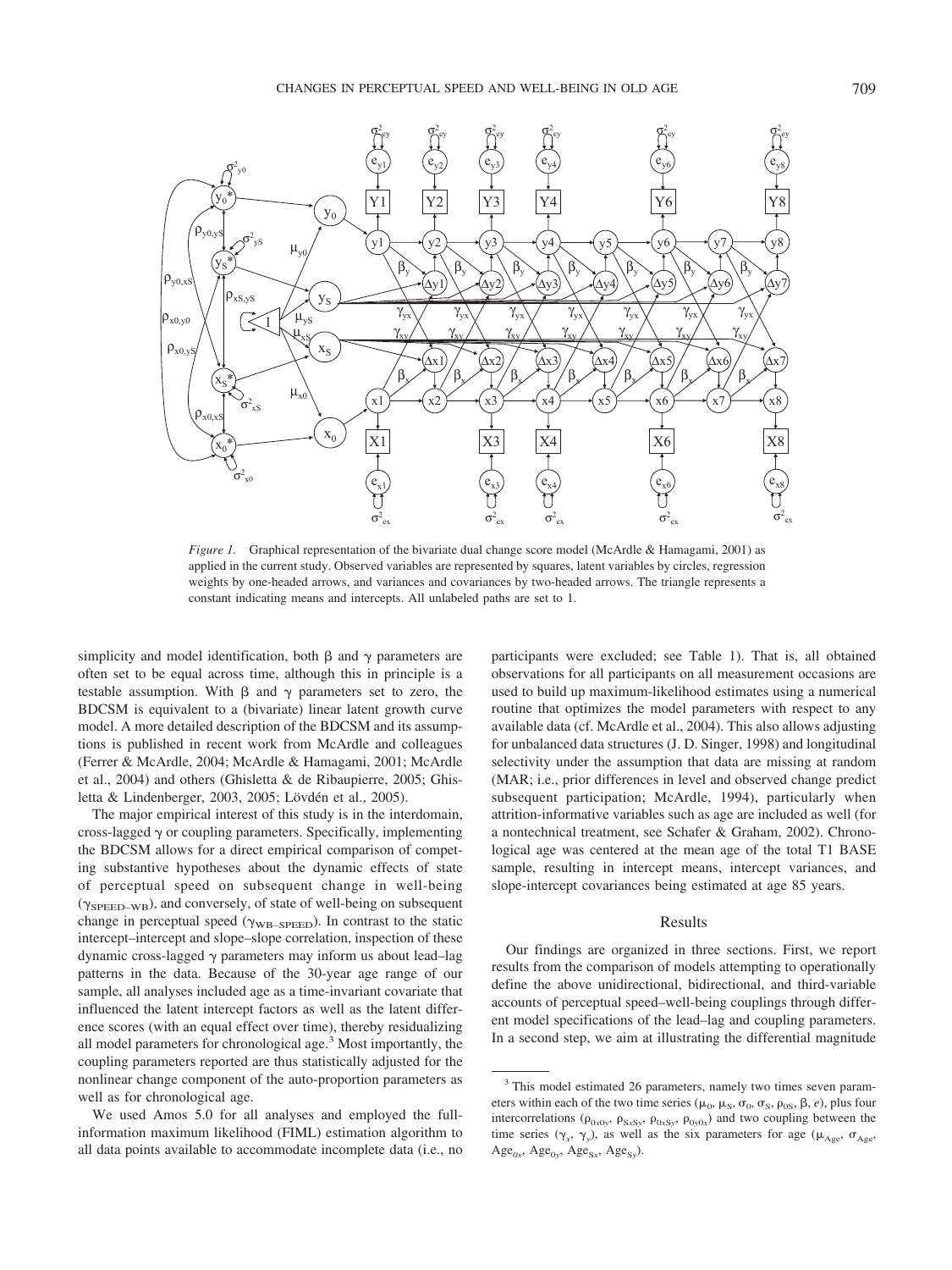of the coupling parameters found by focusing on both the bestfitting model and the model postulating that both perceptual speed and well-being are dynamically active in the system. In a final set of analyses, we explore whether controlling for initial (i.e., T1) health constraints, openness to experience, and social participation had an effect on the dynamic associations between perceptual speed and well-being.

# *Comparison of Various Models of Perceptual Speed– Well-Being Couplings*

To directly test the opposing hypotheses of perceptual speed– well-being couplings, we compare the goodness-of-fit indices of five statistically nested models. Specifically, a model that freely estimated both cross-lagged coupling parameters  $\gamma_{\rm SPEC-WB}$  and WB–SPEED was referred to as the full coupling model; this model was the least parsimonious of the models estimated and thus served as a reference. The other four estimated models are nested under the full coupling model. In a second model, coupling  $\gamma_{\rm SPEC-WB} = 0$ , the coupling from perceptual speed on change in well-being was set to zero, whereas the coupling from well-being to change in perceptual speed was freely estimated. If this model were found to reveal a significant loss in goodness-of-fit statistics as compared with the full coupling model, then we cannot reject the unidirectional account that perceptual speed leads change in well-being. In our third model, coupling  $\gamma_{\text{WB-SPEED}} = 0$ , the coupling from well-being on change in perceptual speed was fixed at zero, whereas the coupling from perceptual speed on change in well-being was estimated. If this model were found to show a similarly good fit to the data as compared with the less parsimonious full coupling model, then we can reject the unidirectional hypothesis that well-being leads change in perceptual speed. The fourth model specified, equal coupling, represents one operational definition of a bidirectional account in that both coupling parameters  $\gamma_{\rm SPEC-WB}$  and  $\gamma_{\rm WB-SPEED}$  are estimated and set to be of equal size. The fifth model, no coupling, specifies that neither of the two coupling parameters exists by setting both  $\gamma_{\rm SPEC-WB}$  and  $\gamma_{\text{WB-SPEED}}$  at zero. If Model 4 or Model 5 were to provide a worse description of the data as compared with the full coupling model, then the hypothesis cannot be rejected that the coupling parameters are of unequal size or that dynamic coupling exists between perceptual speed and well-being, respectively.

The upper rows in Table 2 contain various goodness-of-fit indices used to compare the age-adjusted models. (Comparison of models adjusted for age, health constraints, openness, and social participation are also included and are discussed later.) The difference in  $\chi^2$  statistics in the third column, for example, indicates that not allowing for a lagged influence from perceptual speed onto changes in well-being (coupling  $\gamma_{\text{SPEED-WB}} = 0$ ) was associated with a negligible loss in fit,  $\Delta \chi^2 = 1.43$ ,  $df = 1$ ,  $p > .10$ , whereas not allowing for a lagged influence from well-being onto changes in perceptual speed (coupling  $\gamma_{\text{WB-SPEED}} = 0$ ) resulted in a highly significant loss in fit relative to the full coupling model,  $\Delta \chi^2$  = 13.66,  $df = 1$ ,  $p < .001$ . In addition, the equal coupling model,  $\Delta \chi^2$  = 9.85, *df* = 1, *p* < .001, and the no coupling model,  $\Delta \chi^2$  =

Table 2

*Goodness-of-Fit Model Comparison Among Alternative Bivariate Models of Perceptual Speed (SPEED) and Well-Being (WB), Using the 13-Year Berlin Aging Study Sample, Including Age as a Covariate, With and Without Additionally Including Health Constraints, Openness to Experience, and Social Participation*

|                                         | Goodness-of-fit indices |                                                                      |               |              |            |            |
|-----------------------------------------|-------------------------|----------------------------------------------------------------------|---------------|--------------|------------|------------|
| Model                                   | $\chi^2$ (df)           | $\Delta x^2$ (df)                                                    | <b>CRMSEA</b> | <b>RMSEA</b> | <b>BCC</b> | <b>CFI</b> |
|                                         |                         | Age included                                                         |               |              |            |            |
| Unidirectional                          |                         |                                                                      |               |              |            |            |
| Coupling $\gamma_{\text{SPEED-WB}} = 0$ | 112.28(65)              | 1.43(1)                                                              | .029          | .038         | 163.57     | .966       |
| Coupling $\gamma_{\text{WB-SPEED}} = 0$ | 124.51 (65)             | $13.66(1)$ ***                                                       | .157          | .042         | 175.80     | .958       |
| <b>Bidirectional</b>                    |                         |                                                                      |               |              |            |            |
| Equal coupling                          | 120.70(65)              | $9.85(1)$ ***                                                        | .123          | .041         | 171.99     | .960       |
| Full coupling                           | 110.85(64)              |                                                                      |               | .038         | 164.20     | .967       |
| No coupling                             | 128.54 (66)             | 17.69 $(2)$ ***                                                      | .131          | .043         | 177.79     | .955       |
|                                         |                         | Age, health constraints, openness, and social participation included |               |              |            |            |
| Unidirectional                          |                         |                                                                      |               |              |            |            |
| Coupling $\gamma_{\rm SPEC-WB} = 0$     | 139.97 (86)             | 1.24(1)                                                              | .022          | .035         | 241.11     | .971       |
| Coupling $\gamma_{\text{WB-SPEED}} = 0$ | 157.64 (86)             | $18.91(1)$ ***                                                       | .186          | .040         | 258.77     | .961       |
| <b>Bidirectional</b>                    |                         |                                                                      |               |              |            |            |
| Equal coupling                          | 158.17 (86)             | 19.44 $(1)$ ***                                                      | .189          | .040         | 259.31     | .961       |
| Full coupling                           | 138.73 (85)             |                                                                      |               | .035         | 241.93     | .971       |
| No coupling                             | 160.47 (87)             | $21.74(2)$ ***                                                       | .138          | .040         | 259.55     | .961       |

*Note.* Significance refers to loss in  $\chi^2$  assuming the full coupling model to be correct. CRMSEA = comparative root mean square error of approximation;  $RMSEA$  = root mean square error of approximation;  $BCC$  = Browne-Cudeck criterion; CFI = comparative fix index. \*\*\*  $p < .001$ .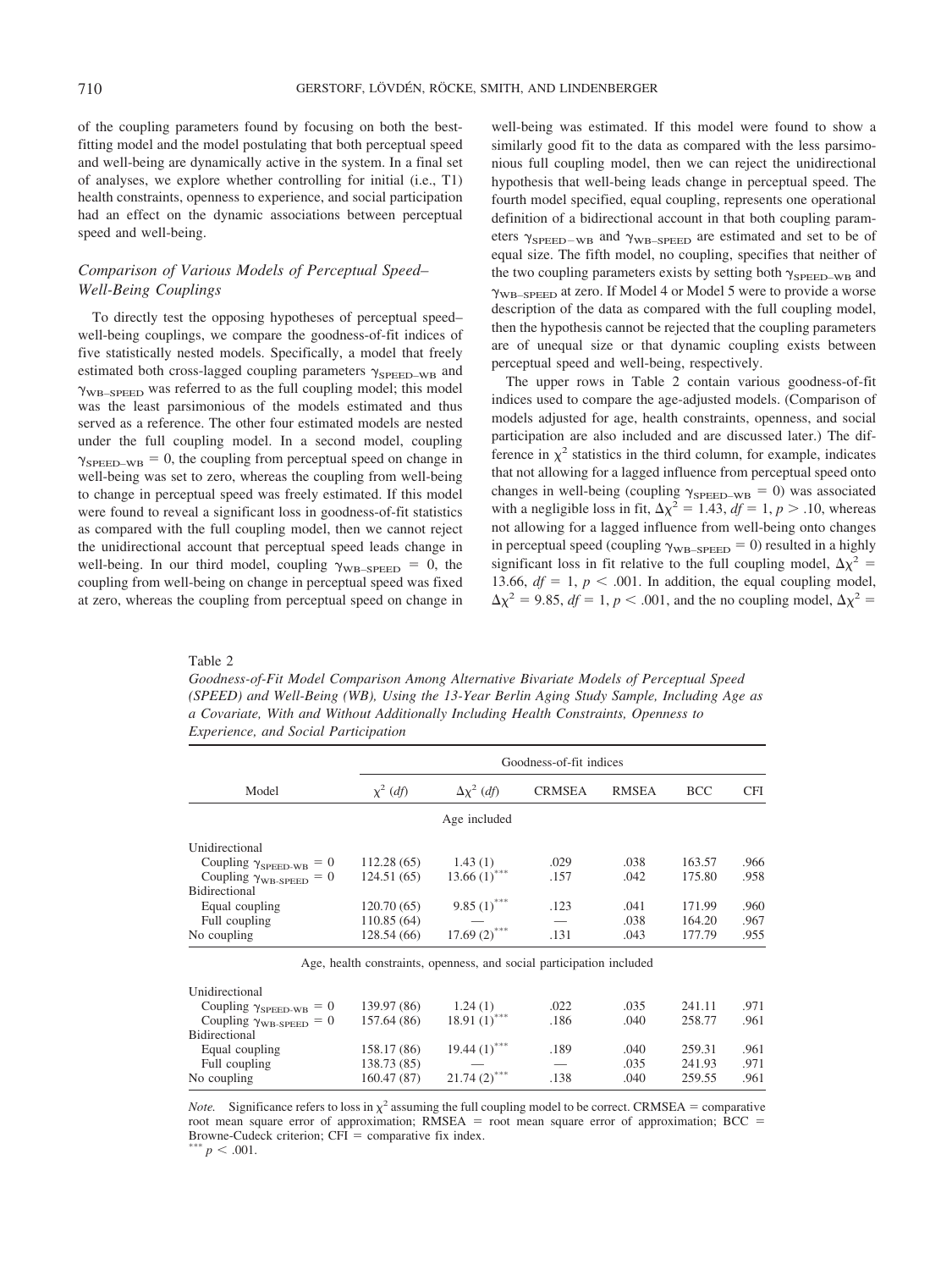17.69,  $df = 2$ ,  $p < .001$ , both described the structure of the data less precisely than the full coupling model, suggesting that we can accept neither of the two models. All other fit indices in Table 2 provide a similar pattern of results. Specifically, the comparative root mean square error of approximation (CRMSEA; which relates the difference in the  $\chi^2$  value to sample size and model parsimony; Browne & DuToit, 1992) was below .05 for the coupling  $\gamma_{\rm SPEC-WB} = 0$  model, indicating almost no statistical difference to the full coupling model, whereas values for all other models were well above the critical 0.05. The root mean square error of approximation, the Browne-Cudeck criterion, and the comparative fit index also show similar goodness-of-fit values for the coupling  $\gamma_{\rm SEED-WB} = 0$  model and the full coupling model and less of a fit for the three other models. In sum, nested model comparisons revealed that 13-year longitudinal BASE data during advanced old age do not allow us to reject the hypothesis that well-being leads change in perceptual speed, but hypotheses proposing a leading role of perceptual speed for change in well-being, an equal size of the coupling parameters, and the nonexistence of these coupling parameters could be rejected.

# *Illustration of the Differential Magnitude of Perceptual Speed–Well-Being Couplings*

To illustrate the differential magnitude of the cross-lagged effects  $\gamma_{\rm SPEC-WB}$  and  $\gamma_{\rm WB-SPEED}$ , we first show how these coupling parameters are embedded in other components of change. In a second step, we demonstrate how the change trajectories on a given dimension are differentially affected by the coupling parameter of the other dimension.

Figure 2 provides a graphical example of the conjoint product of the various components of change modeled by the BDCSM (i.e., linear change, auto-proportion parameter, coupling parameter, and the effect of age). Specifically, the figure shows the model-implied mean longitudinal trajectories from the full coupling model for perceptual speed and well-being, as produced by the formulas *x*[*t*]  $= 1 \times X_s + (1 + \beta_x) \times x[t - 1] + \gamma_{yx} \times y[t - 1]$  and  $y[t] = 1 \times$  $Y_{\rm S}$  + (1 +  $\beta_{\rm y}$ ) ×  $y[t - 1]$  +  $\gamma_{\rm xy}$  ×  $x[t - 1]$  when applied for a person of age 85 years. For  $x[1]$  and  $y[1]$ , the mean equals  $x_0$  and *y*<sub>0</sub>, respectively. What can be seen from Figure 2 is that both perceptual speed ( $> 15$  *T*-score units) and well-being ( $> 5$  *T*-score units) declined substantively in the overall sample over the 13-year period. This model-implied decline over time is in sharp contrast to the attrition-based increase in the observed means for perceptual speed and the rather divergent pattern for well-being as displayed in Table 1. Such a discrepancy illustrates that the model produces estimates of average within-person change in the overall sample whether or not an individual stayed in the sample over time (i.e., MAR assumption).

To better understand the differential magnitude of the coupling parameters and their effects over time, we varied the initial sample means for one variable by half a standard deviation (i.e., 5 *T*-score units from 40 to 60) while keeping the initial sample means for the other variable constant. Specifically, the left-hand panel of Figure 3 shows model-implied change over 13 years (at an average age value of 85 years) in the hypothetical case that all participants showed similar performance on the perceptual speed measure at T1 but differed in their initial levels of well-being. As is evident from this model-implied change as a function of well-being, the change trajectories over time considerably differ from one another in that participants with high initial levels of well-being showed relatively shallower cognitive decline, whereas low initial wellbeing resulted in steeper cognitive decline. Conversely, the righthand panel of Figure 3 shows model-implied change as a function of perceptual speed in that we have varied the initial sample means



*Figure 2.* Model-implied mean longitudinal change trajectories over time for perceptual speed (solid line) and well-being (dashed line), as revealed from the bivariate dual change score model (full coupling) for a person of sample average age (85 years). On the *x*-axis, observed variables are represented by squares and latent variables are represented by circles.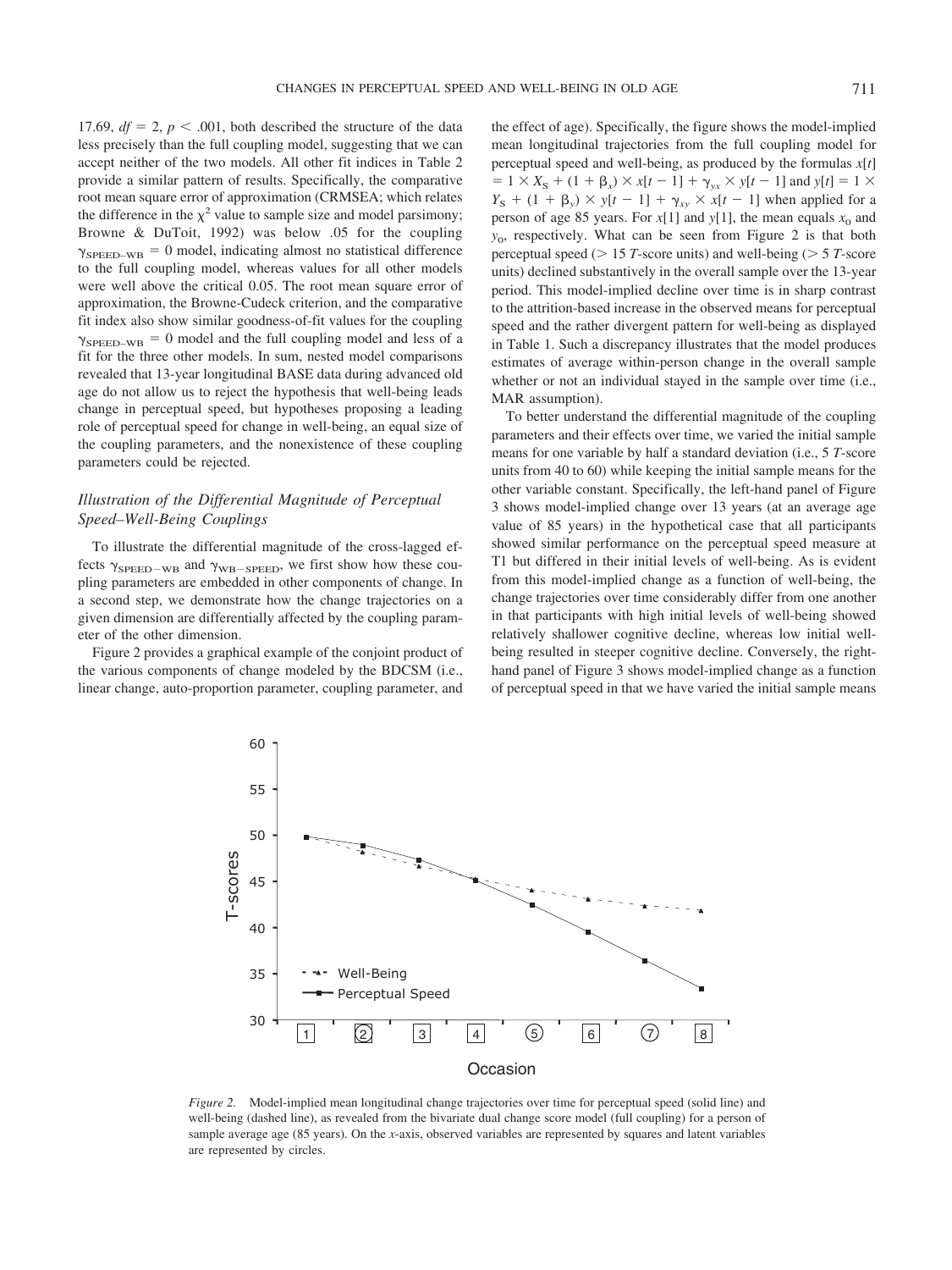

*Figure 3.* Graphical illustration of the differential magnitude of the coupling parameters and their effects over time. Model-implied sample means from the bivariate dual change score model (full coupling) for the hypothetical case that the initial sample means for one variable (left panel: well-being; right panel: perceptual speed) were varied by half a standard deviation (i.e., 5 *T*-score units from 40 to 60), while the initial sample means for the other variable were kept constant (left panel: perceptual speed; right panel: well-being). For example, the thick lines in the left panel show that, under the assumption of comparable perceptual speed performance at T1, participants with reports of high initial well-being showed relatively shallow cognitive decline, whereas those who reported less well-being initially showed relatively steep cognitive decline. In contrast, the thick lines in the right panel show that well-being trajectories over time are minimally changed as a function of different levels of perceptual speed at T1. On the *x*-axis, observed variables are represented by squares and latent variables are represented by circles.

for perceptual speed by 5 *T*-score units but kept constant the initial level for well-being. In contrast to the spreading-out effect shown in the left-hand panel, model-implied change as a function of perceptual speed resulted in rather minor differences in change trajectories for well-being. Nominally, the coupling parameter  $\gamma_{\text{WB-SPEED}}$  was positive and statistically significant (0.53, *SE* = 0.12,  $p < .001$ ), whereas the coupling parameter  $\gamma_{\rm SPEC-WB}$  was slightly negative and not statistically different from zero  $(-0.08,$  $SE = 0.04, p > .10$ .

# *The Role of Health Constraints, Openness, and Social Participation*

In a final set of analyses, we explored whether individual differences in three neighboring functional domains— health constraints, openness, and social participation—may account for the dynamic couplings between well-being and perceptual speed. To do so, we added indicators representing these domains as timeinvariant covariates of the latent intercept factors and the latent difference scores. In these analyses, the coupling parameters (and all other model parameters) are thus residualized for age as well as for first-occasion individual differences in each of these covariates.

Most importantly, controlling for health constraints, openness, and social participation did not substantially alter the dynamic structure reported above. As the lower rows of Table 2 indicate, the coupling  $\gamma_{\text{SPEED-WB}} = 0$  model provides the least parsimonious description of the structure in the data,  $\Delta \chi^2 = 1.24$ ,  $df = 1$ ,  $p > .10$ , whereas all other models are statistically rejected as compared with the full coupling model (coupling  $\gamma_{\text{WB-SPEED}} = 0$ :  $\Delta \chi^2 = 18.91$ ,  $df = 1$ ,  $p < .001$ ; equal coupling:  $\Delta \chi^2 = 19.44$ ,  $df =$ 

1,  $p < .001$ ; no coupling:  $\Delta \chi^2 = 21.74$ ,  $df = 2$ ,  $p < .001$ ). Parameter estimates and their standard errors from the full coupling model including age, health constraints, openness, and social participation as time-invariant covariates are presented in Tables 3 and 4.

Specifically, Table 3 shows that perceptual speed displayed linear decline ( $\mu_{\text{xs}} = -19.79$ ,  $p < .001$ ) as well as an acceleration of decline over time ( $\beta_x = -0.17$ ,  $p < .01$ ), whereas both decline parameters were not different from zero for well-being ( $\mu_{\rm vs}$  = 2.50,  $p > 0.10$ ;  $\beta_y = -0.01$ ,  $p > 0.10$ , after adjusting for age, health constraints, openness, and social participation. In addition, variance parameters for the intercept and slope factors were statistically significant, suggesting reliable interindividual differences in initial levels and changes over time on perceptual speed and well-being. Finally, inspection of parameter estimates for the effect of covariates on the intercept and slope factors indicate that (a) older participants performed lower on the perceptual speed tasks and showed steeper decline on perceptual speed as well as wellbeing, (b) health constraints relate negatively to well-being both in terms of mean levels and change over time but do not relate to perceptual speed, (c) openness to new experiences shows strong associations to performance on perceptual speed tasks but not to cognitive decline nor status and change in well-being, and (d) more initial social participation is related to better cognitive performance and higher well-being but not to differential change. Inclusion of these covariates also contributed significant proportions of overall explained variance to the model parameters (e.g., perceptual speed  $\mu_{x0}$ :  $R^2 = .56$  vs.  $R^2 = .41$  with and without the three covariates).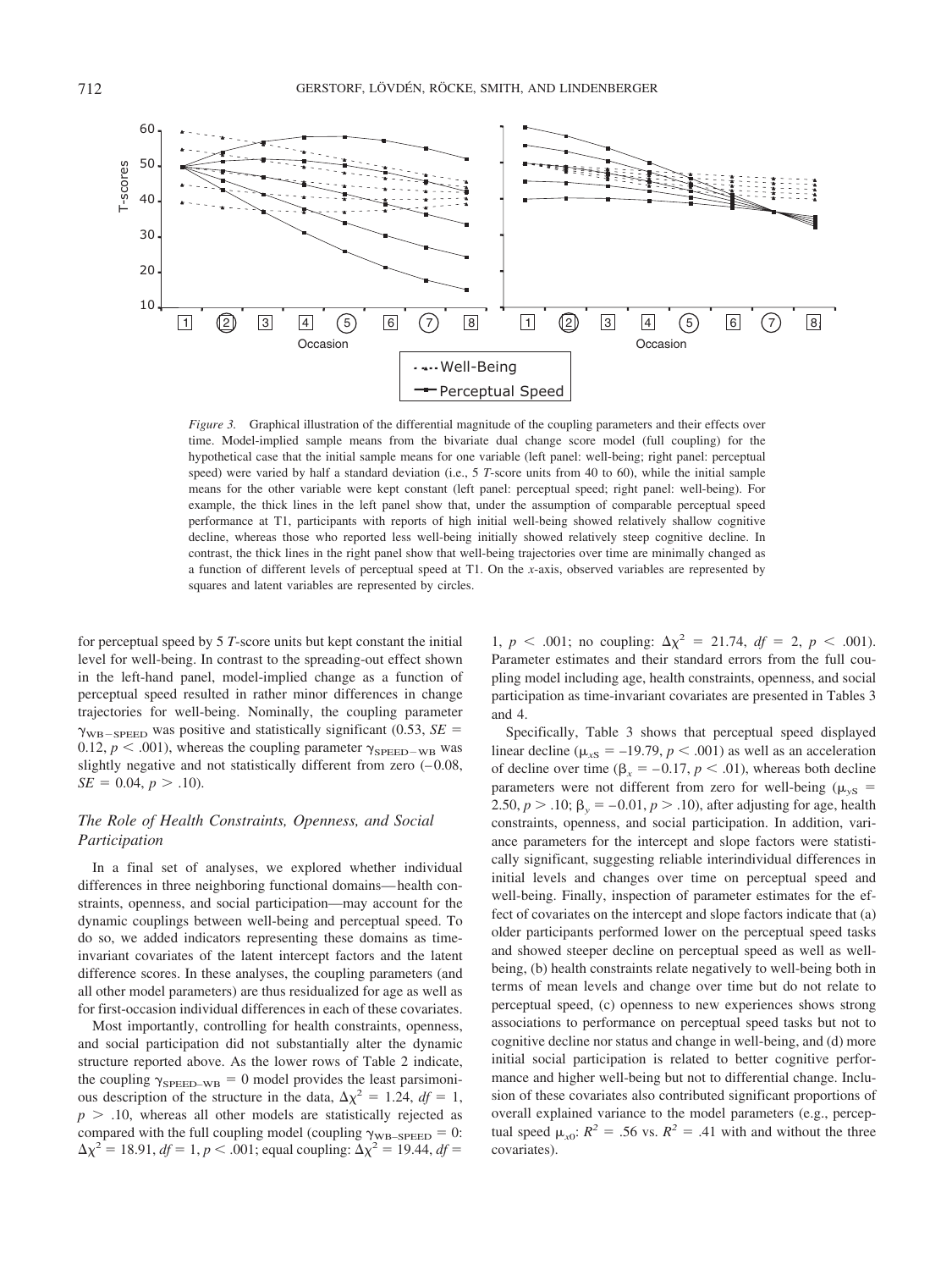Table 3

*Results From a Bivariate Dual Change Score Model (Full Coupling) for Perceptual Speed and Well-Being, Using the 13- Year Berlin Aging Study (BASE) Sample: Parameter Estimates for Age, Health Constraints, Openness to Experience, and Social Participation on Perceptual Speed and Well-Being*

|                                        | Perceptual speed   |      | Well-being |      |
|----------------------------------------|--------------------|------|------------|------|
| Parameter                              | Estimate           | SЕ   | Estimate   | SЕ   |
| Initial mean $\mu_0$                   | $49.60***$         | 0.32 | 49.86***   | 0.34 |
| Slope mean $\mu_s$                     | $-19.79***$        | 3.43 | 2.50       | 1.16 |
| Proportion $\beta$                     | $-0.17***$         | 0.06 | $-0.01$    | 0.02 |
| Initial variance $\sigma_{0}^{2}$      | $34.46***$         | 3.38 | 43.40***   | 3.48 |
| Slope variance $\sigma^2$ <sub>s</sub> | 17.03 <sup>*</sup> | 7.28 | $0.48^*$   | 0.20 |
| Error variance $\sigma^2$              | $14.26***$         | 1.34 | $18.31***$ | 0.92 |
| Age                                    | $-0.38***$         | 0.05 | 0.00       | 0.05 |
| $Age \times Slope$                     | $-0.16***$         | 0.04 | $-0.10***$ | 0.02 |
| Health constraints                     | $-0.52$            | 0.33 | $-1.51***$ | 0.34 |
| Health Constraints $\times$ Slope      | 0.58               | 0.31 | $-0.20^*$  | 0.10 |
| Openness                               | $1.48***$          | 0.34 | 0.18       | 0.35 |
| Openness $\times$ Slope                | 0.40               | 0.29 | 0.11       | 0.12 |
| Social participation                   | $4.58***$          | 0.40 | $1.13***$  | 0.41 |
| Social Participation $\times$ Slope    | 0.05               | 0.37 | 0.30       | 0.19 |

*Note.* Perceptual speed and well-being were *T*-standardized to the crosssectional BASE sample ( $N = 516$ ;  $M = 50$ ,  $SD = 10$ ). Age was centered at zero, and health constraints, openness, and social participation were *z*-standardized. All estimates are unstandardized.  $p < .05.$  \*\*  $p < .01.$  \*\*\*  $p < .001.$ 

Consistent with the above results for the age-adjusted models, Table 4 shows that the cross-lagged effect  $\gamma_{\rm SEED-WB}$  was not statistically significant (–0.07,  $SE = 0.04$ ,  $p > .10$ ), but the coupling from well-being on change in perceptual speed,  $\gamma_{\text{WB-SPEED}}$ , was positive and statistically significant (0.55,  $SE = 0.12$ ,  $p <$ .001). Table 4 also presents means and variances for the covariates as well as the intercorrelations among both the covariates and the intercept and slope factors. For example, the correlation between performance in perceptual speed and status on well-being was nonsignificant ( $\rho_{\text{SPEED}_0, WB_0} = .11$ ,  $p > .10$ ), providing another rationale for heuristically varying one variable, while keeping constant the other (as done in Figure 3).

Although the overall pattern of parameter estimates was within admissible ranges, we would like to highlight a concern. Specifically, model parameters such as coupling effects or correlations should not be interpreted in isolation but only in concert with the other model parameters that were simultaneously estimated (e.g., ). To emphasize this concern, we opted for plotting the modelimplied means (see Figures 2 and 3), which represent the dynamic systems equations as a whole. In this vein, we would like to highlight that correlations (e.g.,  $\rho_{\text{WB}_0,\text{SPEED}_S} = -.85$ ) are part of complex dynamic expectations and must not be interpreted in isolation (cf. Lövdén et al., 2005).

### Discussion

The central objective of this study was to examine dynamic cross-domain associations between perceptual speed and wellbeing in advanced old age. Specifically, we asked whether the influence of level of perceptual speed on subsequent change in well-being is different in magnitude from the influence of level of well-being on change in perceptual speed. To do so, we applied a bivariate extension of the Dual Change Score Model (McArdle & Hamagami, 2001) to 13-year incomplete longitudinal data from 70- to 103-year-old participants in the Berlin Aging Study (Baltes & Mayer, 1999;  $N = 516$ ).

At the sample level, both perceptual speed and well-being declined over time and between-person variability in these longitudinal changes was dynamically linked. Our results clearly indicate evidence for a unidirectional account of the coupling of decline. Specifically, higher levels of well-being precede and predict 2-year positive deviations from linear decline in perceptual speed (i.e., reduced decline). There was no evidence for the opposite unidirectional pattern or a bidirectional association. The lack of evidence for proposals that (decline in) perceptual speed precedes change in well-being is consistent with evidence from Deary and colleagues who reported that lifetime changes (11–79 years, on average) in cognitive functioning was not associated with satisfaction with life in old age (Gow et al., 2005). Inclusion of covariates from related domains revealed that none of the three candidates examined (health constraints, personality, and social participation) accounted for these differential lead–lag couplings.

### Table 4

*Parameter Estimates From a Bivariate Dual Change Score Model (Full Coupling) of Perceptual Speed (SPEED) and Well-Being (WB), Using the 13-Year Berlin Aging Study Sample: Covariances Between Level and Change in Perceptual Speed and Well-Being and Age, Health Constraints, Openness to Experience, and Social Participation*

| Parameter                                                | Estimate               | SE   |  |
|----------------------------------------------------------|------------------------|------|--|
| Coupling $\gamma_{\rm SPEC-WB}$                          | $-0.07$                | 0.04 |  |
| Coupling $\gamma_{\rm WB\mbox{-}SPEED}$                  | $0.55***$              | 0.12 |  |
| Mean age $\mu_{\text{AGE}}$                              | 0.00 <sup>a</sup>      | 0.38 |  |
| Mean health constraints $\mu$ <sub>HEALTH</sub>          | 0.00 <sup>b</sup>      | 0.04 |  |
| Mean openness µOPENNESS                                  | 0.00 <sup>b</sup>      | 0.04 |  |
| Mean participation <i>HPARTICIPATION</i>                 | 0.00 <sup>b</sup>      | 0.04 |  |
| Variance age $\sigma^2$ <sub>AGE</sub>                   | $75.11***$             | 4.68 |  |
| Variance health constraints $\sigma^2$ <sub>HEALTH</sub> | $1.00^{b***}$          | 0.06 |  |
| Variance openness $\sigma^2$ <sub>OPENNESS</sub>         | $1.00^{\mathrm{b***}}$ | 0.06 |  |
| Variance participation $\sigma_{\text{PARTICIPATION}}^2$ | $1.00^{\rm b***}$      | 0.06 |  |
| Correlation $\rho_{\rm AGE, \, HEALTH}$                  | $.24***$               |      |  |
| Correlation $\rho_{\rm AGE, \ OPENNESS}$                 | $-.20***$              |      |  |
| Correlation $\rho_{\rm AGE,~PARTICIPATION}$              | $-.55***$              |      |  |
| Correlation $\rho_{\rm HEALTH, \ OPENNESS}$              | $-.10*$                |      |  |
| Correlation PHEALTH, PARTICIPATION                       | $-.23***$              |      |  |
| Correlation p <sub>OPENNESS</sub> , PARTICIPATION        | $.32***$               |      |  |
| Correlation $\rho_{\rm SPEC_0}$ , SPEED <sub>S</sub>     | $.24*$                 |      |  |
| Correlation $\rho_{WB_0}$ , $_{WB_S}$                    | .15                    |      |  |
| Correlation $\rho_{\rm SPEC_0}$ , $w_{\rm B_S}$          | .42                    |      |  |
| Correlation $\rho_{WB_0}$ , $_{SPEED_S}$                 | $-.85***$              |      |  |
| Correlation $\rho_{\rm SPEC_0}$ , $w_{B_0}$              | .11                    |      |  |
| Correlation $\rho_{\rm SPECs}$ , $w_{\rm Bs}$            | $-.02$                 |      |  |

*Note.* All estimates, except correlations, are unstandardized. The significance tests assigned to the correlations refer to the corresponding covariances. Zero subscript indicates initial; S subscript indicates slope. <sup>a</sup> Age was centered at zero. <sup>b</sup> Health constraints, openness, and social

participation were *z*-standardized.<br>  $p < .05.$  \*\*\*  $p < .001.$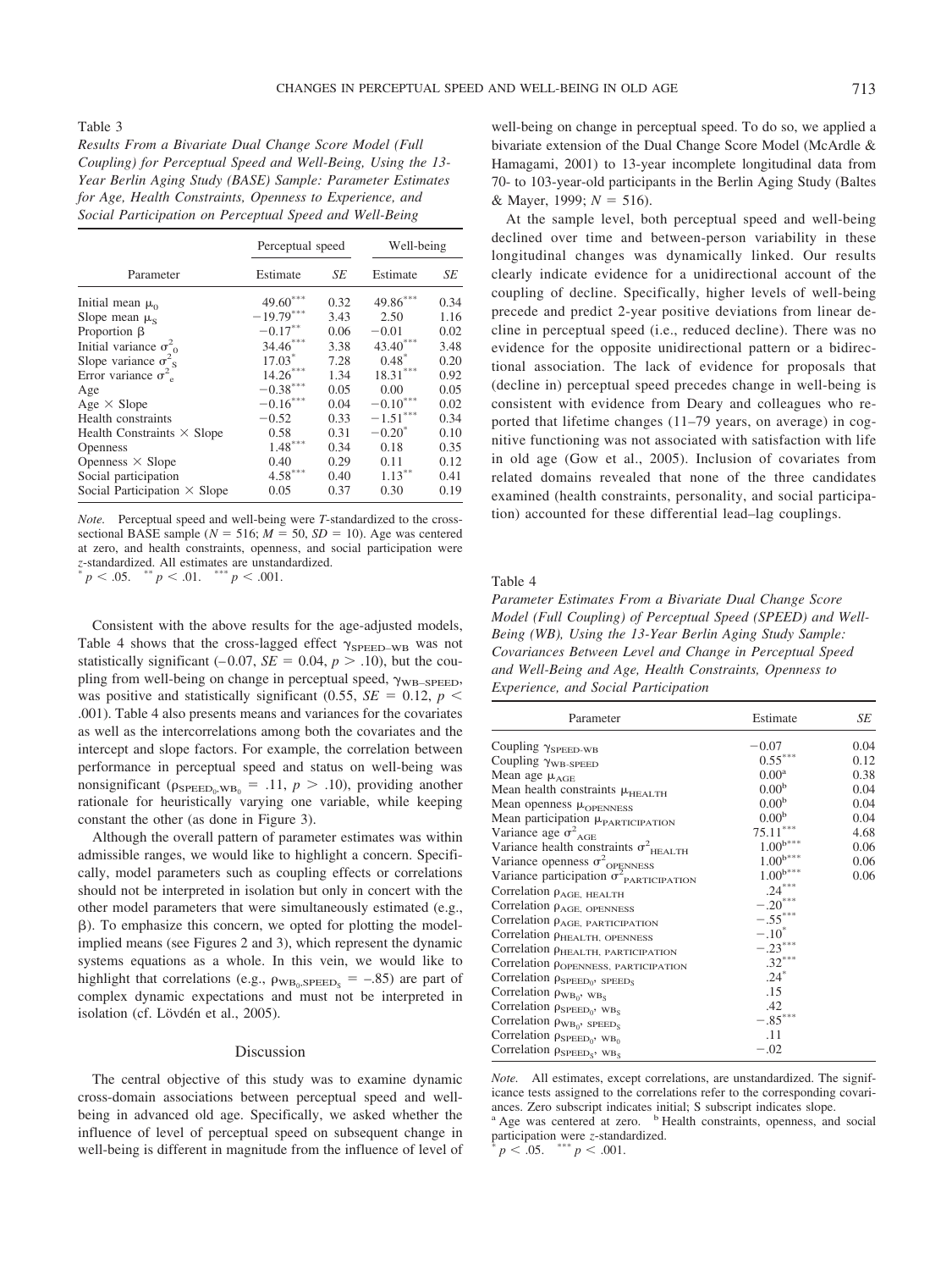## *Conceptual Implications*

Our results add to the growing body of research showing that aspects of well-being cannot only be considered an outcome of successful aging but also represent a valid predictor of successful aging outcomes over time (for emotional aspects of well-being, see Lyubomirsky et al., 2005). Despite a general self-enhancement bias in well-being (e.g., the stability-despite-loss paradox), perceptions and evaluations of the self show sufficient reliable diversity allowing subtle differences to be powerful enough to predict outcomes such as morbidity (Levy, 2003) and mortality (Danner, Snowdon, & Friesen, 2001; Maier & Smith, 1999).

To avoid a possible misunderstanding of our findings, it is important to note that we certainly do not contend that well-being constitutes a major source of cognitive decline. It is well-known that age-normative cumulative decline in performance on tasks of perceptual speed commences in early adulthood (e.g., Salthouse, 2004). The shape of the age-graded trajectory for well-being, in contrast, is characterized primarily by long-term stability at least into young old age (Diener, Suh, Lucas, & Smith, 1999). Nevertheless, our results indicate that well-being might be a factor that moderates (e.g., slows the pace of) decline in indicators of cognitive functioning during old and very old age. In line with this general interpretation, we found a substantively identical pattern of results when we considered a different measure of cognitive ability, namely verbal fluency (i.e., Categories and Word Beginnings tests), which is less age-sensitive than perceptual speed.

Conceptually, it is an open question as to what extent well-being directly or indirectly relates to maintenance and change in aspects of cognitive functioning over the life span and especially in old age. Preserved well-being could have profound motivational and behavioral consequences (e.g., engagement and persistence) that may in the long run either restrain or help to exploit an individual's cognitive resources (Furry & Baltes, 1973; Levy, 2003). From another perspective, several authors have pointed to the physiological effects of positive or negative self-perceptions of one's life and aging with regard to cardiovascular activity and recovery after heart attack (Danner et al., 2001; see also Kiecolt-Glaser, McGuire, Robles, & Glaser, 2002; Steptoe, Wardle, & Marmot, 2005). Such physiological effects could also influence the brain and thus have an impact on level and change in cognitive performance. A third line of reasoning posits that well-being ratings represent evaluations that might reflect quite accurate summary perceptions of an individual's functioning in a variety of domains as well as age-related changes in these domains (e.g., temporal within-person comparisons; cf. Maier & Smith, 1999). Negative evaluations themselves may thus not be the direct cause for an increased risk for cognitive decline, but instead reflect potential causes from other domains of functioning (e.g., health or biological functioning).

In an attempt to explore such third-variable accounts for timelagged associations between perceptual speed and well-being, we examined the role of three candidate factors known to relate to either of the two domains (e.g., Bauer & McAdams, 2004; Hultsch et al., 1999; Kunzmann et al., 2000; Lövdén et al., 2005; Mroczek & Spiro, 2005; Schaie et al., 2004; Seeman et al., 2001; Verhaeghen et al., 2003; Watson & Clark, 1992). We found no evidence that individual differences in health constraints, personality, or social participation at the first occasion may account for the observed pattern of differential lead–lag associations between perceptual speed and well-being. We also explored which end of the functional spectrum (negative vs. positive) may drive the dynamic aspects of the perceptual speed–well-being link. To do so, follow-up analyses included clinical diagnoses of dementia and depression (for details, see Helmchen et al., 1999) as well as life-history status at baseline assessment (for details, see Mayer et al., 1999) as time-invariant covariates into our models. The substantive pattern of results found remained unchanged, suggesting that the differential magnitude of the coupling parameters is neither merely a function of criterion-relevant pathology nor of disadvantageous life circumstances.

Despite statistical control of dementia and depression at first occasion, the present data did not allow us to decide whether preserved well-being serves as a protective factor against decline in perceptual speed, whether reduced well-being may act as a risk factor for cognitive decline, or whether both mechanisms are operating at the same time. For example, stress and associated low well-being may relate to negative brain changes (Gould, Tanapet, McEwen, Flugge, & Fuchs, 1998) and thereby link to declining performance on some cognitive tests in old age (Wilson, Mendes de Leon, Bennett, Bienias, & Evans, 2004). Another scenario might be that different trends for lead–lag relations emerge when resources in a given domain are taxed or when other operational definitions for one of the domains are considered (e.g., emotion-based aspects of well-being; Diener & Lucas, 2000; Watson, Clark, & Tellegen, 1988). Given the scarcity of research on associations between aspects of cognition and well-being in old age, it is difficult to speculate whether dynamic couplings would be stronger or weaker when using an emotion-based measure of well-being such as positive affect or negative affect. It is conceivable, however, that due to the strong relationship between extraversion and trait positive affect as well as between neuroticism and trait negative affect (Costa & McCrae, 1980), such initial level personality correlates may exert a stronger influence on dynamic relationships between aspects of cognitive functioning and emotional wellbeing.

We acknowledge that a common-cause explanation cannot be ruled out or directly examined and that the most powerful way to examine the influence of covariates would be to include them as time-varying entities in the dynamic system. The longitudinal data available in the BASE involves relatively few repeated measures and, as to be expected given the age of the sample, a sizeable amount of attrition over time. Given this, we chose to prioritize the robustness of the models, which would have been compromised by extensions of the dual change score model beyond the bivariate case (for a recent example, see Ghisletta & Lindenberger, 2005). Future studies need to carefully extend the bivariate space to include additional time-varying factors, such as those mentioned above (for a general discussion, see Freedman, 1987). Such endeavors are essential steps toward understanding dynamic lead–lag couplings between aspects of cognitive functioning and well-being during old and very old age more fully. These limitations aside, we take our results to provide initial indications that perceptual speed–well-being couplings have large effects on age-related change trajectories of perceptual speed but negligible effects on change in well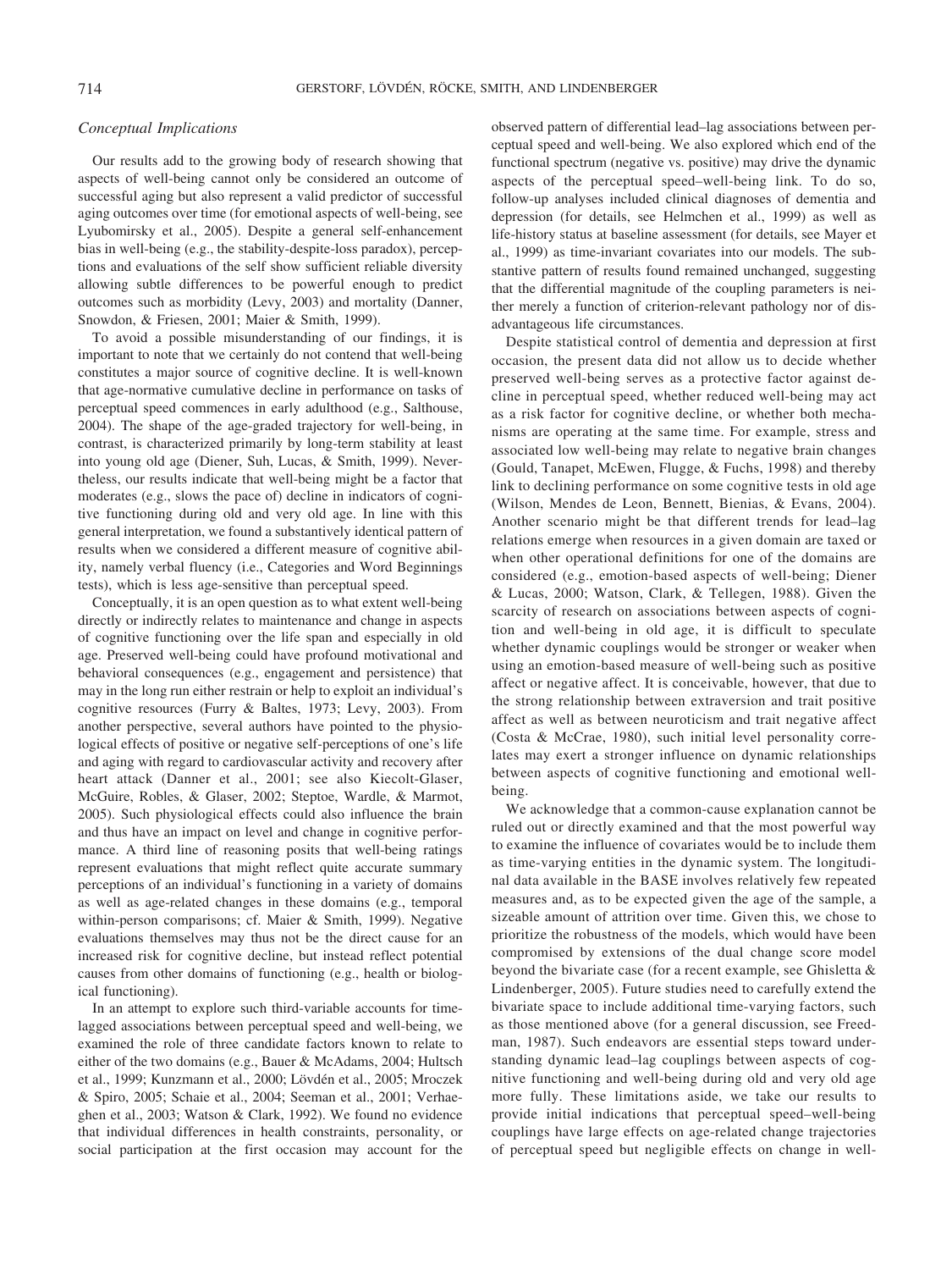being and that these associations cannot be reduced to the set of antecedent conditions examined.<sup>4</sup>

## *Methodological Considerations*

In the current study, we took advantage of the BDCSM that not only allows an examination of the dynamic associations between variables but also overcomes some of the limitations of related methods such as cross-lagged correlations (see also Rogosa, 1980). Specifically, the BDCSM accounts for differential reliabilities and stabilities of the variables examined, and it separates intraconstruct from interconstruct dynamics (cf. Ghisletta & Lindenberger, 2005; Lövdén et al., 2005). This technique also allows for a formal empirical comparison among different competing substantive hypotheses regarding the dynamic perceptual speed–well-being interplay. We nevertheless would like to highlight that any application of the BDCSM, in analogy to other multivariate-structural analyses, is based on untested statistical assumptions, including ergodicity (Molenaar, Huizenga, & Nesselroade, 2003) and sample homogeneity (Borsboom, Mellenbergh, & van Heerden, 2003). For instance, to make the model empirically identifiable, the dynamic couplings within and between constructs needed to be specified as population parameters (e.g., "fixed effects") with no variance, reflecting the strong assumption that these couplings are invariant across individuals.

In addition, three sets of methodological aspects deserve further elaboration. First, the consideration of state influencing subsequent change and its operational definition as deviations from a linear slope, as done in the present study, denotes but one of many approaches to study dynamic links within and between domains of functioning. Reasonable alternative specifications include, for example, an examination of how change in a given domain affects later change in another domain. The rationale underlying our approach was that state-subsequent change dynamics on the basis of a linear model reflect a reasonable balance between parsimony and the restricted longitudinal observation period.

Second, as is well known from other longitudinal studies (e.g., Schaie, 2005; Siegler & Botwinick, 1979), data incompleteness in the present data set was of nonrandom nature. One set of questions that arises from this clear violation of statistical assumptions asks whether the multiple layers of positive sample selection in BASE and its differential size in the two domains (e.g., T6 sample perceptual speed: 0.84 *SD*, well-being: 0.39 *SD*) may have biased our results. From our perspective, a reduction in the variance of one variable has, of course, direct implications for the generalizations to be drawn from this data set (e.g., underestimating true cognitive change). However, given the existence of highly reliable variance components for perceptual speed, it is difficult to see how (differential) selection could have conditioned the data in favor of finding the observed longitudinal supremacy of well-being over perceptual speed (cf. Ghisletta & Lindenberger, 2003). Also, both perceptual speed and well-being declined noticeably over time and showed similar rank-order stability, thereby decreasing the likelihood that the asymmetrical dynamic relation found was an artifact of differences in the relative stability of the two variables considered.5

A related set of questions relates to the capability of likelihood analyses to accommodate incomplete data. The MAR assumption allows for prior differences in level and observed change to predict subsequent participation, but it is violated when unobserved change differs from observed change (McArdle, 1994). As has been argued elsewhere (Lövdén et al., 2004; see also Feng, Silverstein, Giarrusso, McArdle, & Bengtson, 2006), unobserved change (for perceptual speed) can indeed be expected to be different from observed change in the BASE, but three reasons have repeatedly been put forward to highlight the relative robustness of likelihood analyses under MAR. To begin with, the magnitude of the selectivity effects of change is minor as compared to the effects of level. In addition, initial level is to some degree predictive of the missing value after dropout because data are correlated across measurement occasions. Finally, we have included the most attrition-informative variables in our models (i.e., age and perceptual speed), thereby enhancing the effectiveness of the FIML algorithm to accommodate incomplete data. Despite this general line of reasoning, we acknowledge that future statistical simulations are needed to explore the relative importance of differential sample attrition and assumption violations for parameter estimates (see also Hertzog, Lindenberger, Ghisletta, & von Oertzen, 2006; McArdle & Hamagami, 2001).

Third, the statistical properties of the BDCSM remain to be explored more fully. For example, as noted in the Results section, interpreting single parameters in the model (e.g., linear components of change) may at times be confusing because it requires considering other model parameters as well (e.g., auto-proportion parameters  $\beta$ , coupling parameters  $\gamma$ ). To allow better interpretation of the joint implications of the fixed effects, we have found it helpful to graph the data in the ways reported here. In addition, in follow-up analyses we fixed both the beta and gamma parameters to zero, which corresponds to a typical linear latent growth curve model and thus provides estimates that might be more directly comparable to previous reports on change over time from BASE and other large-scale longitudinal studies (e.g., Kunzmann et al., 2000; Wilson et al., 2004). These analyses indicated substantial time-related decline for both perceptual speed (–1.67 biannual *T*-score units,  $p \leq .001$ ) and well-being (-1.56 biannual *T*-score units,  $p < .001$ ) after adjusting for age, health constraints, openness, and social participation.

<sup>&</sup>lt;sup>4</sup> In a similar vein, additional follow-up analyses that (a) used the Digit Letter test (rather than the ability composite for perceptual speed) that has previously been found to be unaffected by repeated assessments of the same test (Lövdén, Ghisletta, & Lindenberger, 2004) or (b) included further measures of physical functioning (e.g., vision, auditory acuity) and personality (e.g., neuroticism, extraversion; for assessment details, see Smith & Baltes, 1999) yielded basically the same pattern of results as reported.

<sup>5</sup> Both perceptual speed and well-being not only displayed significant decline over time and variability in decline, but also showed comparable stability at the level of interindividual differences. Specifically, averaged autocorrelation coefficients for perceptual speed were  $r = .70$ ,  $p < .001$ (range from  $r = .57$  to  $r = .85$ ) and for well-being were  $r = .62$ ,  $p < .001$ (range from  $r = .43$  to  $r = .77$ ). This pattern also held after covarying out the effects of chronological age (perceptual speed:  $r = .66$ ,  $p < .001$ ; well-being:  $r = .59$ ,  $p < .001$ ). In addition, previous reports have documented that the BDCSM works effectively even if a relatively agesensitive variable (e.g., perceptual speed) is the leading indicator of change in a relatively age-insensitive variable (e.g., word knowledge; cf. Ghisletta & Lindenberger, 2003).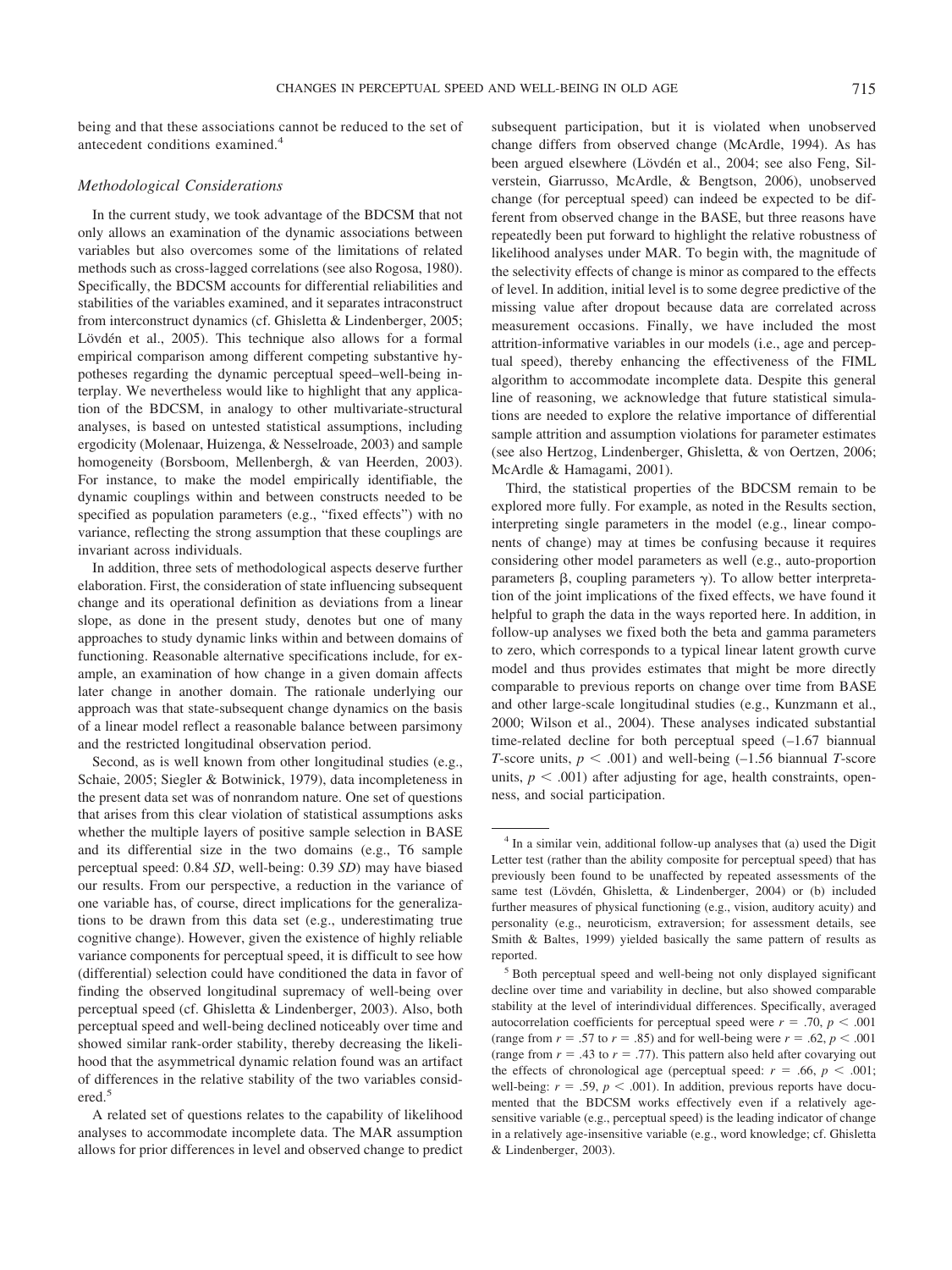In a related vein, the coupling parameters  $\gamma$  and the auto-proportion parameters  $\beta$ , as well as the effects of the covariates, are usually set to be equal across the time or age span considered (Ferrer & McArdle, 2004; Lövdén et al., 2005). In principle, this is a testable assumption in the model, for example, by comparing statistically nested models that either fix or freely estimate these parameters. Although this constitutes one of the model's strengths, reasons of simplicity as well as the limited observation period in most data sets often require equilibrium assumptions to increase the likelihood of model identification. The appropriateness of such a strategy may be of particular concern in age-based models because cross-domain associations found among the young old may not generalize to the oldest old (e.g., Baltes & Smith, 2003; Suzman, Manton, & Willis, 1992). In the present time-based model, we have included age information both as a continuous and as a dummy-coded covariate and results were effectively the same, suggesting that level and change differences with age in the two domains considered have not been the prime factor underlying our results.

### *Conclusions and Outlook*

The current study sheds some light on dynamic lead–lag associations between perceptual speed and well-being during advanced old age. Future studies may more thoroughly exploit whether the modifying role of well-being for aspect of cognitive change holds across different periods of the life span or whether perceptual speed–wellbeing associations in early or mid-adulthood are better described by a leading role of perceptual speed, by bidirectional and transactional accounts, or by third-variable influence. Another line of future research would be to explore the extent to which between-person couplings as examined here are indicative of within-person associations (Röcke, 2006; Sliwinski, Hofer, & Smyth, 2004). For example, it is well known that between-person associations do not always map directly on within-person relationships (Cattell, 1957; Molenaar et al., 2003). Using microlongitudinal designs, the everyday dynamics of the coupling between facets of cognitive functioning and well-being can be examined more closely at the within-person level. Following these routes may also help to better understand how dynamic perceptual speed–well-being associations are embedded in the complex system of biological and cultural influences that operate over a given timescale. In this context, and in line with other recent analyses of longitudinal data (e.g., Ghisletta & Lindenberger, 2005; Lövdén et al., 2005), our study represents an initial effort to apply dynamic models to test empirically temporal hypotheses about lead–lag relations between level and change of functioning across psychological domains.

### References

- Albert, M. S., Jones, K., Savage, C. R., Berkman, L., Seeman, T., Blazer, D., et al. (1995). Predictors of cognitive change in older persons: MacArthur Studies of Successful Aging. *Psychology and Aging, 10,* 578 –589.
- Antonucci, T. C., Lansford, J. E., Akiyama, H., Smith, J., Baltes, M. M., Takahashi, K., et al. (2002). Differences between men and women in social relations, resource deficits, and depressive symptomatology during later life in four nations. *Journal of Social Issues, 58,* 767–783.
- Arbuckle, T. Y., Gold, D., & Andres, D. (1986). Cognitive functioning of older people in relation to social and personality variables. *Psychology* and Aging, 1, 55-62.
- Bäckman, L., Hill, R. D., & Forsell, Y. (1996). The influence of depressive

symptomatology on episodic memory functioning among clinically nondepressed older adults. *Journal of Abnormal Psychology, 105,* 97–105.

- Baltes, P. B., & Baltes, M. M. (Eds.). (1990). *Successful aging: Perspectives from the behavioral sciences.* New York: Cambridge University Press.
- Baltes, P. B., Lindenberger, U., & Staudinger, U. M. (2006). Life-span theory in developmental psychology. In R. M. Lerner (Ed.), *Handbook of child psychology Vol. 1: Theoretical models of human development* (6th ed., pp. 569 – 664). New York: Wiley.
- Baltes, P. B., & Mayer, K. U. (Eds.). (1999). *The Berlin Aging Study: Aging from 70 to 100.* New York: Cambridge University Press.
- Baltes, P. B., & Nesselroade, J. R. (1979). History and rationale of longitudinal research. In J. R. Nesselroade & P. B. Baltes (Eds.), *Longitudinal research in the study of behavior and development* (pp. 1–39). New York: Academic Press.
- Baltes, P. B., & Smith, J. (1997). A systemic-wholistic view of psychological functioning in very old age: Introduction to a collection of articles from the Berlin Aging Study. *Psychology and Aging, 12,* 395– 409.
- Baltes, P. B., & Smith, J. (2003). New frontiers in the future of aging: From successful aging of the young old to the dilemmas of the fourth age. *Gerontology, 49,* 123–135.
- Bauer, J. J., & McAdams, D. P. (2004). Growth goals, maturity, and well-being. *Developmental Psychology, 40,* 114 –127.
- Borsboom, D., Mellenbergh, G. J., & van Heerden, J. (2003). The theoretical status of latent variables. *Psychological Review, 110,* 203–219.
- Brandtstädter, J., & Lerner, R. M. (1999). Action and self-development: *Theory and research through the life span.* Thousand Oaks, CA: Sage.
- Broidy, L. M., Nagin, D. S., Tremblay, R. E., Bates, J. E., Brame, B., & Dodge, K. A., et al. (2003). Developmental trajectories of childhood disruptive behaviors and adolescent delinquency: A six-site, crossnational study. *Developmental Psychology, 39,* 222–245.
- Browne, M., & DuToit, S. H. C. (1992). Automated fitting of nonstandard models. *Multivariate Behavioral Research, 27,* 269 –300.
- Bryk, A. S., & Raudenbush, S. W. (1992). *Hierarchical linear models in social and behavioral research: Applications and data analysis methods.* Newbury Park, CA: Sage.
- Carmelli, D., Swan, G. E., LaRue, A., & Eslinger, P. J. (1997). Correlates of change in cognitive function in survivors from the Western Collaborative Group Study. *Neuroepidemiology, 16,* 285–295.
- Cattell, R. B. (1957). Measuring anxiety, fatigue, and other states. In R. B. Cattell, *Personality and motivation structure and measurement* (pp. 633– 690). Yonkers-on-Hudson, NY: World Book.
- Costa, P. T., Jr., & McCrae, R. R. (1980). Influence of extraversion and neuroticism on subjective well-being: Happy and unhappy people. *Journal of Personality and Social Psychology, 38,* 668 – 678.
- Costa, P. T., Jr., & McCrae, R. R. (1985). *NEO: Five-Factor Personality Inventory.* Tallahassee, FL: Psychological Assessment Resources.
- Danner, D. D., Snowdon, D. A., & Friesen, W. V. (2001). Positive emotions in early life and longevity: Findings from the Nun Study. *Journal of Personality and Social Psychology, 80,* 804 – 813.
- Diener, E., & Lucas, E. (2000). Subjective emotional well-being. In M. Lewis & J. M. Haviland (Eds.), *Handbook of emotions* (pp. 325–337). New York: Guilford.
- Diener, E., & Lucas, R. E. (1999). Personality and subjective well-being. In D. Kahneman, E. Diener, & N. Schwarz (Eds.), *Well-being: The foundations of hedonic psychology* (pp. 213–229). New York: Sage.
- Diener, E., Suh, E. M., Lucas, R. E., & Smith, H. L. (1999). Subjective well-being: Three decades of progress. *Psychological Bulletin, 125,* 276 –302.
- Dixon, J. A. (2005). Strong tests of developmental ordering hypotheses: Integrating evidence from the second moment. *Child Development, 76,* 1–23.
- Feng, D., Silverstein, M., Giarrusso, R. McArdle, J. J., & Bengtson, V. L.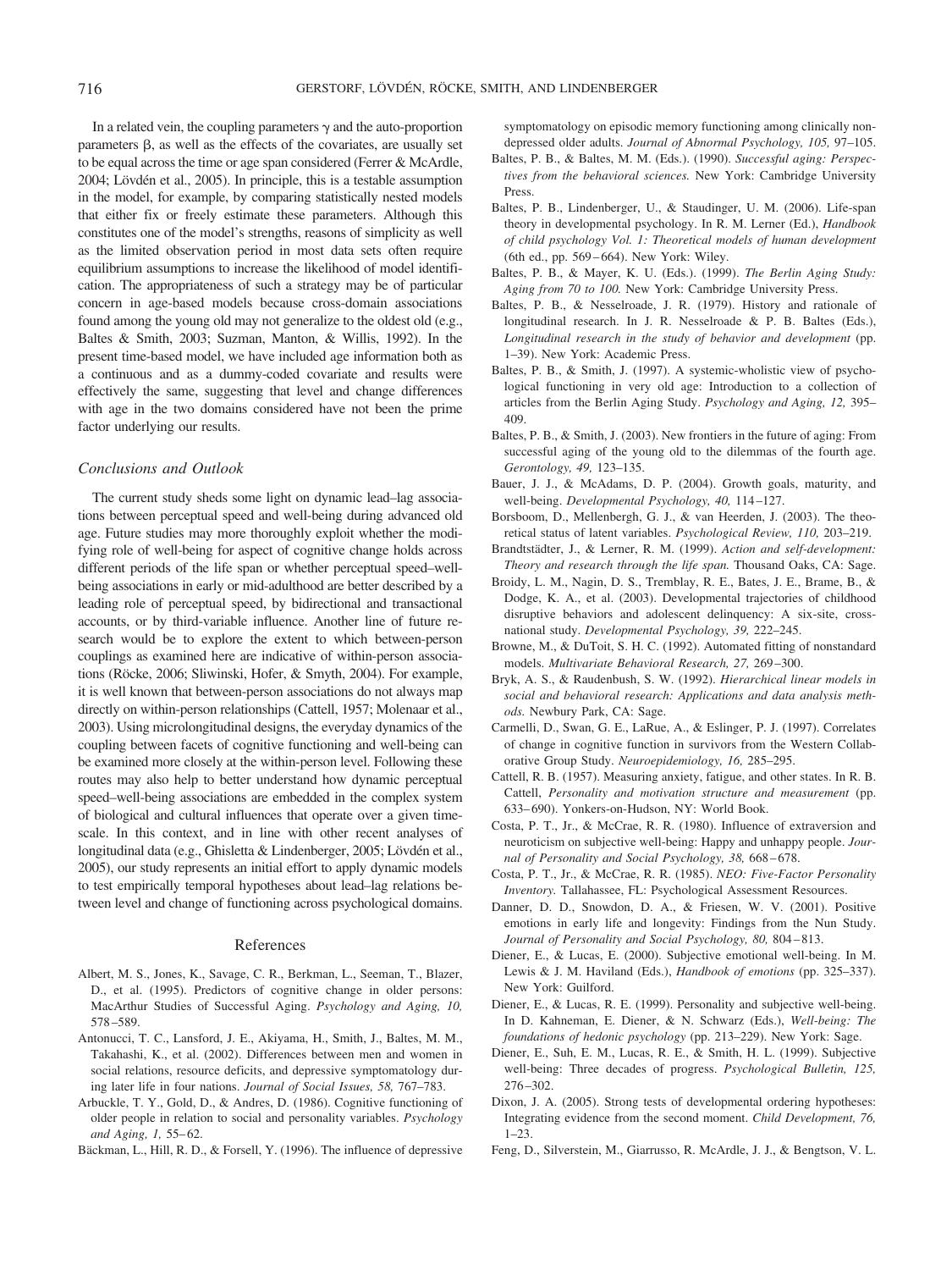(2006). Attrition of older adults in longitudinal surveys: Detection and correction of sample selection bias using multigenerational data. *Journals of Gerontology Series B: Social Sciences, 61B,* S323–S328.

- Ferrer, E., & McArdle, J. J. (2004). An experimental analysis of dynamic hypotheses about cognitive abilities and achievement from childhood to early adulthood. *Developmental Psychology, 40,* 935–952.
- Fredrickson, B. L. (2001). The role of positive emotions in positive psychology: The broaden-and-build theory of positive emotions. *American Psychologist, 56,* 218 –226.
- Freedman, D. A. (1987). As others see us: A case study in path analysis. *Journal of Educational Statistics, 12,* 101–128.
- Furry, C. A., & Baltes, P. B. (1973). The effect of age differences in ability-extraneous performance variables on the assessment of intelligence in children, adults, and the elderly. *Journal of Gerontology, 28,* 73– 80.
- Gerstorf, D., Smith, J., & Baltes, P. B. (2006). A systemic-wholistic approach to differential aging: Longitudinal findings from the Berlin Aging Study. *Psychology and Aging, 21,* 645– 663.
- Ghisletta, P., & de Ribaupierre, A. (2005). A dynamic investigation of cognitive dedifferentiation with control for retest: Evidence from the Swiss Interdisciplinary Longitudinal Study on the oldest old. *Psychology and Aging, 20,* 671– 682.
- Ghisletta, P., & Lindenberger, U. (2003). Age-based structural dynamics between perceptual speed and knowledge in the Berlin Aging Study: Direct evidence for ability dedifferentiation in old age. *Psychology and Aging, 18,* 696 –713.
- Ghisletta, P., & Lindenberger, U. (2005). Exploring structural dynamics within and between sensory and intellectual functioning in old and very old age: Longitudinal evidence from the Berlin Aging Study. *Intelligence, 33,* 555–587.
- Gould, E., Tanapet, P., McEwan, B. S., Flugge, G., & Fuchs, E. (1998). Proliferation of granule cell precursors in the dendate gyrys of adult monkeys is diminished by stress. *Proceedings of the National Academy of Science, 95,* 3168 –3171.
- Gow, A. J., Whiteman, M. C., Pattie, A., Whalley, L., Starr, J., & Deary, I. J. (2005). Lifetime intellectual function and satisfaction with life in old age: Longitudinal cohort study. *British Medical Journal, 331,* 141–142.
- Hart, R. P., Kwentus, J. A., Hamer, R. M., & Taylor, J. R. (1987). Selective reminding procedure in depression and dementia. *Psychology and Aging, 2,* 111–115.
- Helmchen, H., Baltes, M. M., Geiselmann, B., Kanowski, S., Linden, M., Reischies, F. M., et al. (1999). Psychiatric illnesses in old age. In P. B. Baltes & K. U. Mayer (Eds.), *The Berlin Aging Study: Aging from 70 to 100* (pp. 167–196). New York: Cambridge University Press.
- Hertzog, C., Dixon, R. A., Hultsch, D. F., & MacDonald, S. W. S. (2003). Latent change models of adult cognition: Are changes in processing speed and working memory associated with changes in episodic memory? *Psychology and Aging, 18,* 755–769.
- Hertzog, C., Lindenberger, U., Ghisletta, P., & von Oertzen, T. (2006). On the power of multivariate latent growth curve models to detect correlated change. *Psychological Methods, 11,* 244 –252.
- Hultsch, D. F., Hertzog, C., Small, B. J., & Dixon, R. A. (1999). Use it or lose it: Engaged lifestyle as a buffer of cognitive decline in aging? *Psychology and Aging, 14,* 245–263.
- Isaacowitz, D. M., & Smith, J. (2003). Positive and negative affect in very old age. *Journals of Gerontology Series B: Psychological Sciences, 58B,* P143–P152.
- Kiecolt-Glaser, J. K., McGuire, L., Robles, T. F., & Glaser, R. (2002). Emotions, morbidity, and mortality: New perspectives from psychoneuroimmunology. *Annual Review of Psychology, 53,* 83–107.
- Kunzmann, U., Little, T. D., & Smith, J. (2000). Is age-related stability of subjective well-being a paradox? Cross-sectional and longitudinal evidence from the Berlin Aging Study. *Psychology and Aging, 15,* 511–526.
- Lawton, M. P. (1975). The Philadelphia Geriatric Center Morale Scale: A revision. *Journal of Gerontology, 30,* 85– 89.
- Lawton, M. P. (1983). Environment and other determinants of well-being in older people. *Gerontologist, 23,* 349 –357.
- Levy, B. R. (2003). Mind matters: Cognitive and physical effects of aging self-stereotypes. *Journals of Gerontology Series B: Psychological Sciences, 58B,* P203–P211.
- Liang, J., & Bollen, K. A. (1983). The structure of the Philadelphia Geriatric Center Morale Scale: A reinterpretation. *Journal of Gerontology, 38,* 181–189.
- Lindenberger, U., & Baltes, P. B. (1997). Intellectual functioning in old and very old age: Cross-sectional results from the Berlin Aging Study. *Psychology and Aging, 12, 410-432.*
- Lindenberger, U., Gilberg, R., Little, T. D., Nuthmann, R., Pötter, U., & Baltes, P. B. (1999). Sample selectivity and generalizability of the results of the Berlin Aging Study. In P. B. Baltes & K. U. Mayer (Eds.), *The Berlin Aging Study: Aging from 70 to 100* (pp. 56 – 82). New York: Cambridge University Press.
- Lindenberger, U., Mayr, U., & Kliegl, R. (1993). Speed and intelligence in old age. *Psychology and Aging, 8,* 207–220.
- Lindenberger, U., Singer, T., & Baltes, P. B. (2002). Longitudinal selectivity in aging populations: Separating mortality-associated versus experimental components in the Berlin Aging Study (BASE). *Journals of Gerontology Series B: Psychological Sciences, 57B,* P474 –P482.
- Lövdén, M., Ghisletta, P., & Lindenberger, U. (2004). Cognition in the Berlin Aging Study (BASE): The first 10 years. *Aging, Neuropsychology, and Cognition, 11,* 104 –133.
- Lövdén, M., Ghisletta, P., & Lindenberger, U. (2005). Social participation attenuates decline in perceptual speed in old and very old age. *Psychology and Aging, 20,* 423– 434.
- Luszcz, M. A. (1992). Predictors of memory in young-old and old-old adults. *International Journal of Behavioral Development, 15,* 147–166.
- Lynch, S. M., & George, L. K. (2002). Interlocking trajectories of lossrelated events and depressive symptoms among elders. *Journals of Gerontology Series B: Social Sciences, 57S,* S117–S125.
- Lyubomirsky, S., King, L., & Diener, E. (2005). The benefits of frequent positive affect: Does happiness lead to success? *Psychological Bulletin, 131,* 803– 855.
- MacKinnon, A., Christensen, H., Hofer, S. M., Korten, A. E., & Jorm, A. F. (2003). Use it and still lose it: The association between activity and cognitive performance established using latent growth techniques in a community sample. *Aging, Neuropsychology, and Cognition, 10,* 215–229.
- Maier, H., & Smith, J. (1999). Psychological predictors of mortality in old age. *Journals of Gerontology Series B: Psychological Sciences, 54B,* P44 –P54.
- Mayer, K. U., Maas, I., & Wagner, M. (1999). Socioeconomic conditions and social inequalities in old age. In P. B. Baltes & K. U. Mayer (Eds.), *The Berlin Aging Study: Aging from 70 to 100* (pp. 227–255). New York: Cambridge University Press.
- McArdle, J. J. (1994). Structural factor analysis experiments with incomplete data. *Multivariate Behavioral Research, 29,* 409 – 454.
- McArdle, J. J., & Hamagami, F. (2001). Latent difference score structural models for linear dynamic analyses with incomplete longitudinal data. In L. M. Collins & A. G. Sayer (Eds.), *New methods for the analysis of change* (pp. 137–176). Washington, DC: American Psychological Association.
- McArdle, J. J., Hamagami, F., Jones, K., Jolesz, F., Kikinis, R., Spiro, A., et al. (2004). Structural modeling of dynamic changes in memory and brain structure using longitudinal data from the Normative Aging Study. *Journals of Gerontology Series B: Psychological Sciences, 59B,* P294 – P304.
- McArdle, J. J., & Nesselroade, J. R. (1994). Using multivariate data to structure developmental change. In S. H. Cohen & H. W. Reese (Eds.), *Life-span developmental psychology: Methodological contributions* (pp. 223–267). Hillsdale, NJ: Erlbaum.